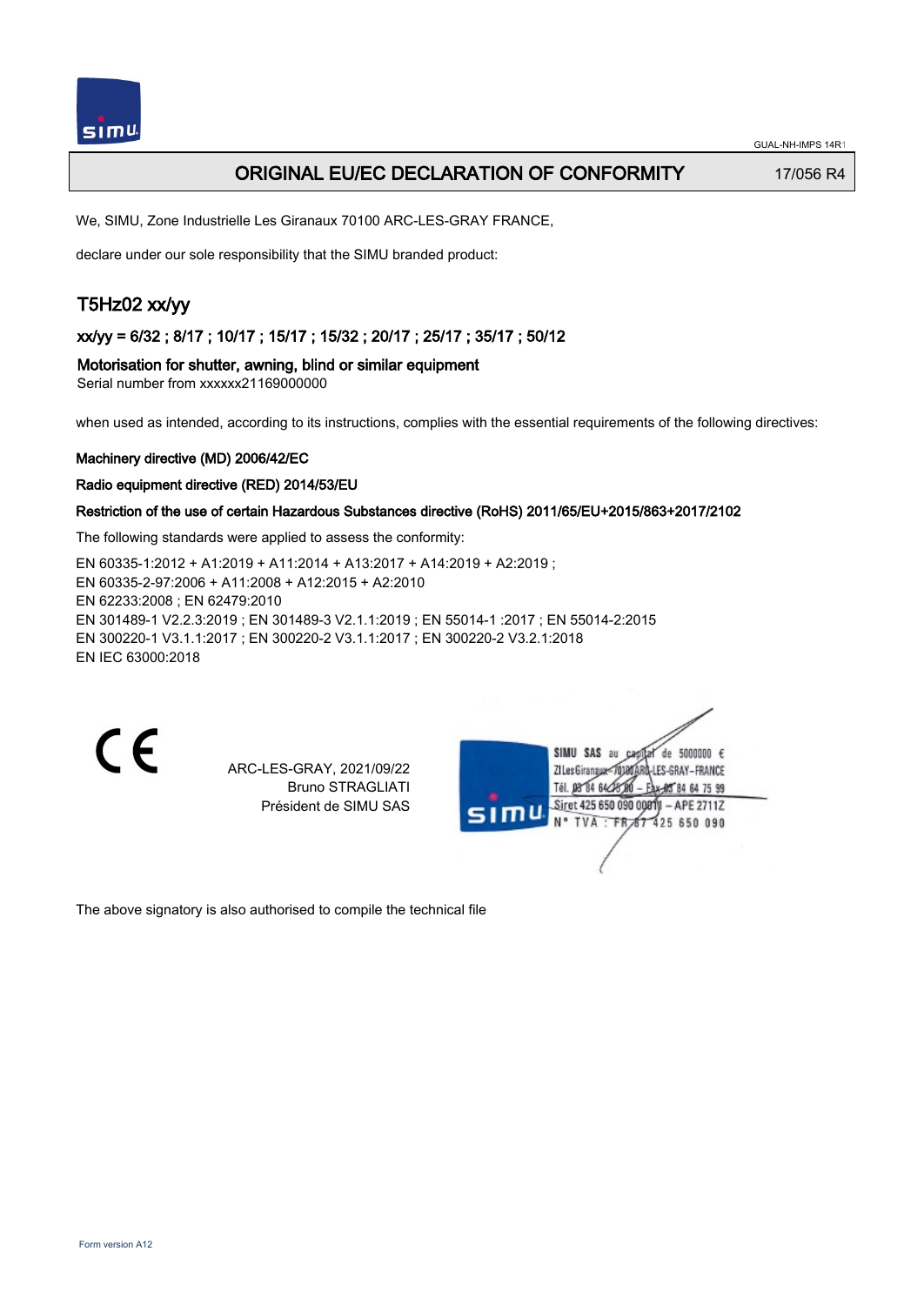

## ORIGINAL EU/EC DECLARATION OF CONFORMITY DECLARATION EU/CE DE CONFORMITE ORIGINALE

17/056 R4

We, SIMU, Zone Industrielle Les Giranaux 70100 ARC-LES-GRAY FRANCE, Nous,

declare under our sole responsibility that the SIMU branded product: declarons sous notre seule responsabilité que le produit de marque SIMU

# T5Hz02 xx/yy

## xx/yy = 6/32 ; 8/17 ; 10/17 ; 15/17 ; 15/32 ; 20/17 ; 25/17 ; 35/17 ; 50/12

## Motorisation for shutter, awning, blind or similar equipment

Motorisation de volet, store, rideau ou équipement similaire

Serial number from xxxxxx21169000000 Numéro de série à partir de

when used as intended, according to its instructions, complies with the essential requirements of the following directives: utilisé, selon l'usage prévu, comme décrit dans son manuel d'utilisation, est conforme aux exigences essentielles des directives suivantes

### Machinery directive (MD) 2006/42/EC

Directive Machine 2006/42/EC

## Radio equipment directive (RED) 2014/53/EU

Directive sur les équipements radio 2014/53/EU

## Restriction of the use of certain Hazardous Substances directive (RoHS) 2011/65/EU+2015/863+2017/2102

Directive RoHS 2011/65/EU+2015/863+2017/2102

The following standards were applied to assess the conformity: Les normes de référence suivantes ont été appliquées pour évaluer la conformité

EN 60335‑1:2012 + A1:2019 + A11:2014 + A13:2017 + A14:2019 + A2:2019 ; EN 60335‑2‑97:2006 + A11:2008 + A12:2015 + A2:2010 EN 62233:2008 ; EN 62479:2010 EN 301489‑1 V2.2.3:2019 ; EN 301489‑3 V2.1.1:2019 ; EN 55014‑1 :2017 ; EN 55014‑2:2015 EN 300220‑1 V3.1.1:2017 ; EN 300220‑2 V3.1.1:2017 ; EN 300220‑2 V3.2.1:2018 EN IEC 63000:2018

 $\epsilon$ 

ARC-LES-GRAY, 2021/09/22 Bruno STRAGLIATI Président de SIMU SAS



The above signatory is also authorised to compile the technical file

La personne signataire ci-dessus est aussi celle autorisée à constituer le dossier technique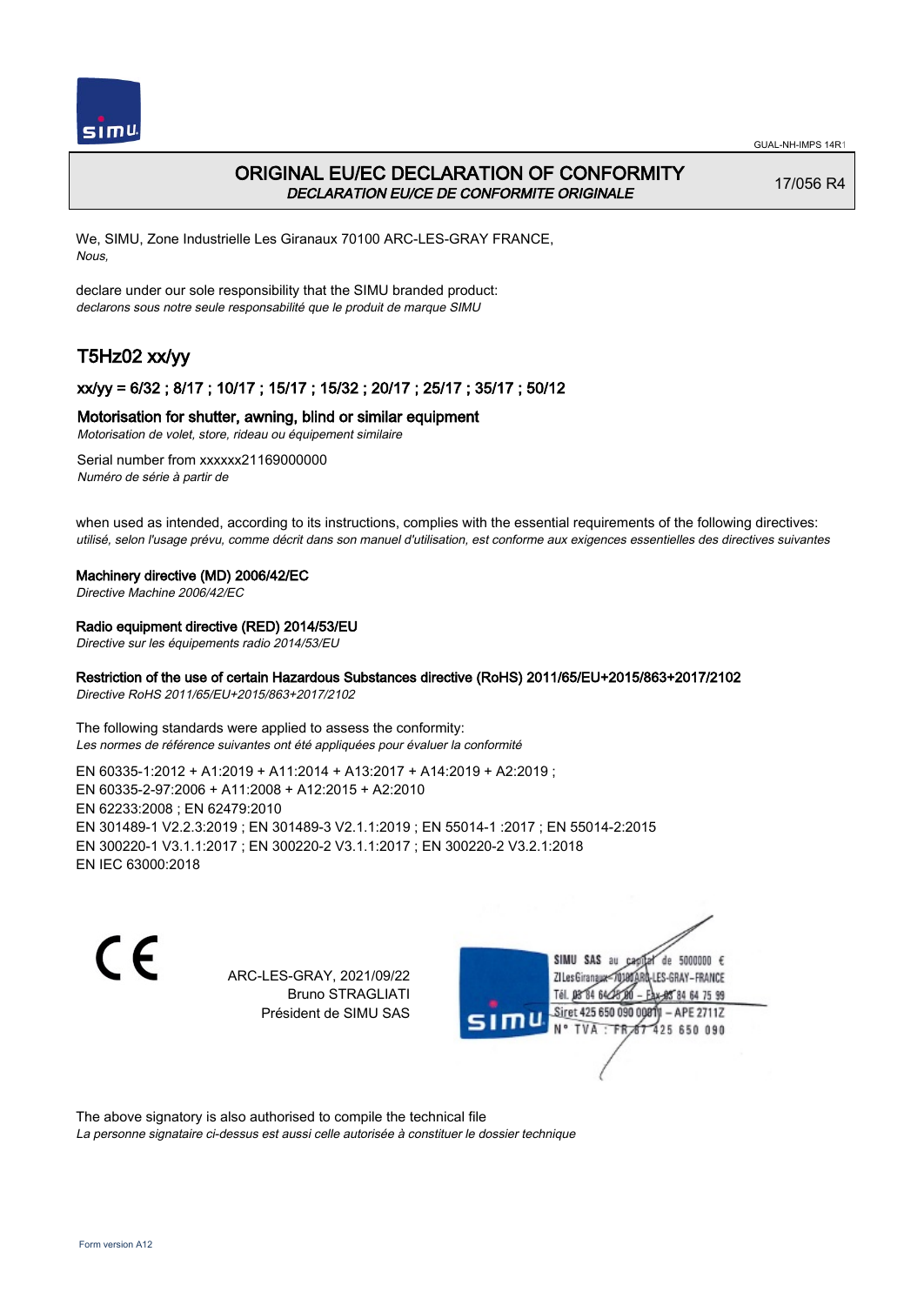

## ORIGINAL EU/EC DECLARATION OF CONFORMITY ORIGINAL EU/EG-KONFORMITÄTSERKLÄRUNG

17/056 R4

We, SIMU, Zone Industrielle Les Giranaux 70100 ARC-LES-GRAY FRANCE, Wir,

declare under our sole responsibility that the SIMU branded product: erklären unter unserer alleinigen Verantwortung, dass das mit der Marke SIMU versehene Produkt

# T5Hz02 xx/yy

## xx/yy = 6/32 ; 8/17 ; 10/17 ; 15/17 ; 15/32 ; 20/17 ; 25/17 ; 35/17 ; 50/12

## Motorisation for shutter, awning, blind or similar equipment

Motorisierung für Abschlüsse or ähnliche Ausrüstung

Serial number from xxxxxx21169000000 Seriennummer ab

when used as intended, according to its instructions, complies with the essential requirements of the following directives: den einschlägigen Bestimmungen der folgenden Richtlinien entspricht, wenn es nach den Anweisungen des Herstellers bestimmungsgemäß verwendet wird

## Machinery directive (MD) 2006/42/EC

Maschinenrichtlinie 2006/42/EC

## Radio equipment directive (RED) 2014/53/EU

Funkanlagen-Richtlinie 2014/53/EU

### Restriction of the use of certain Hazardous Substances directive (RoHS) 2011/65/EU+2015/863+2017/2102

RoHS-Richtlinie 2011/65/EU+2015/863+2017/2102

The following standards were applied to assess the conformity: Die Konformität wird durch die Einhaltung folgender Normen nachgewiesen

EN 60335‑1:2012 + A1:2019 + A11:2014 + A13:2017 + A14:2019 + A2:2019 ; EN 60335‑2‑97:2006 + A11:2008 + A12:2015 + A2:2010 EN 62233:2008 ; EN 62479:2010 EN 301489‑1 V2.2.3:2019 ; EN 301489‑3 V2.1.1:2019 ; EN 55014‑1 :2017 ; EN 55014‑2:2015 EN 300220‑1 V3.1.1:2017 ; EN 300220‑2 V3.1.1:2017 ; EN 300220‑2 V3.2.1:2018 EN IEC 63000:2018

C E

ARC-LES-GRAY, 2021/09/22 Bruno STRAGLIATI Président de SIMU SAS

SIMU SAS au de 5000000  $\epsilon$ ZI Les Giranaux-70180 LES-GRAY-FRANCE Tél. 08 84 64 24 64 75 99 Siret 425 650 090 008TV - APE 2711Z 425 650 090 **TVA:FR** 

The above signatory is also authorised to compile the technical file

Die oben genannte Person ist auch bevollmächtigt, die relevanten technischen Unterlagen zusammenzustellen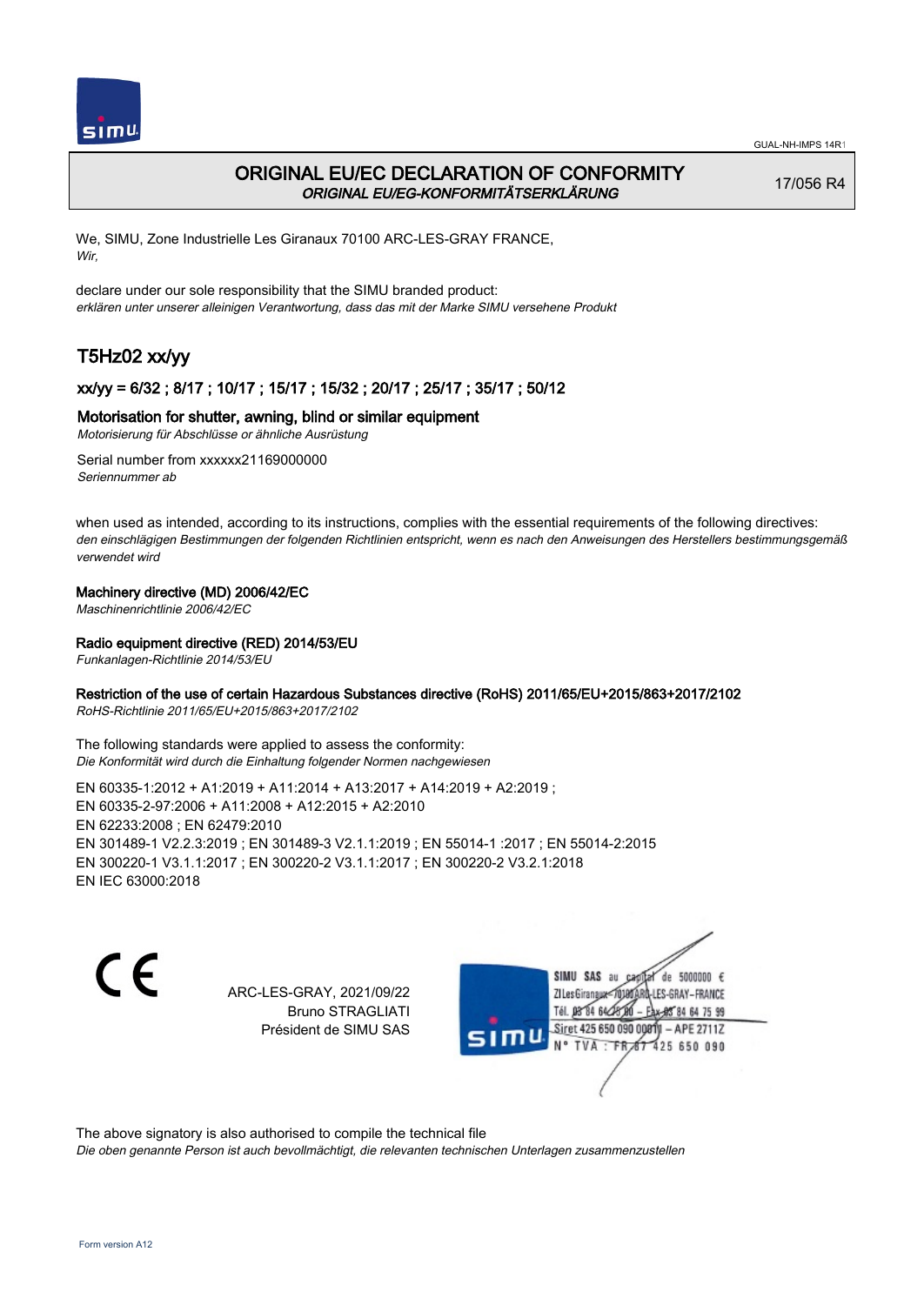

## ORIGINAL EU/EC DECLARATION OF CONFORMITY DECLARACIÓN UE/CE DE CONFORMIDAD ORIGINAL

17/056 R4

We, SIMU, Zone Industrielle Les Giranaux 70100 ARC-LES-GRAY FRANCE, Nosotros,

declare under our sole responsibility that the SIMU branded product: declaramos bajo nuestra única responsabilidad, que los productos de la marca SIMU

# T5Hz02 xx/yy

## xx/yy = 6/32 ; 8/17 ; 10/17 ; 15/17 ; 15/32 ; 20/17 ; 25/17 ; 35/17 ; 50/12

## Motorisation for shutter, awning, blind or similar equipment

Motorización de persiana, toldo, cortina o equipos similares

Serial number from xxxxxx21169000000 número de serie a partir de

when used as intended, according to its instructions, complies with the essential requirements of the following directives: cuando se utilizan según el uso previsto, de conformidad con sus instrucciones, cumplen con los requisitos esenciales de las siguientes directivas

## Machinery directive (MD) 2006/42/EC

Directiva "Máquinas" 2006/42/EC

### Radio equipment directive (RED) 2014/53/EU

Directiva equipos radioeléctricos 2014/53/EU

### Restriction of the use of certain Hazardous Substances directive (RoHS) 2011/65/EU+2015/863+2017/2102

Directiva RoHS 2011/65/EU+2015/863+2017/2102

The following standards were applied to assess the conformity: Las siguientes normas de referencia han sido aplicadas para evaluar la conformidad

EN 60335‑1:2012 + A1:2019 + A11:2014 + A13:2017 + A14:2019 + A2:2019 ; EN 60335‑2‑97:2006 + A11:2008 + A12:2015 + A2:2010 EN 62233:2008 ; EN 62479:2010 EN 301489‑1 V2.2.3:2019 ; EN 301489‑3 V2.1.1:2019 ; EN 55014‑1 :2017 ; EN 55014‑2:2015 EN 300220‑1 V3.1.1:2017 ; EN 300220‑2 V3.1.1:2017 ; EN 300220‑2 V3.2.1:2018 EN IEC 63000:2018

C E

ARC-LES-GRAY, 2021/09/22 Bruno STRAGLIATI Président de SIMU SAS

SIMU SAS au de 5000000  $\epsilon$ ZI Les Giranaux</DJ80 LES-GRAY-FRANCE Tél. 08 84 64 24 64 75 99 Siret 425 650 090 008TV - APE 2711Z 425 650 090 TVA: FR

The above signatory is also authorised to compile the technical file

el firmante, anteriormente mencionado tambien esta facultado para elaborar el expediente tecnico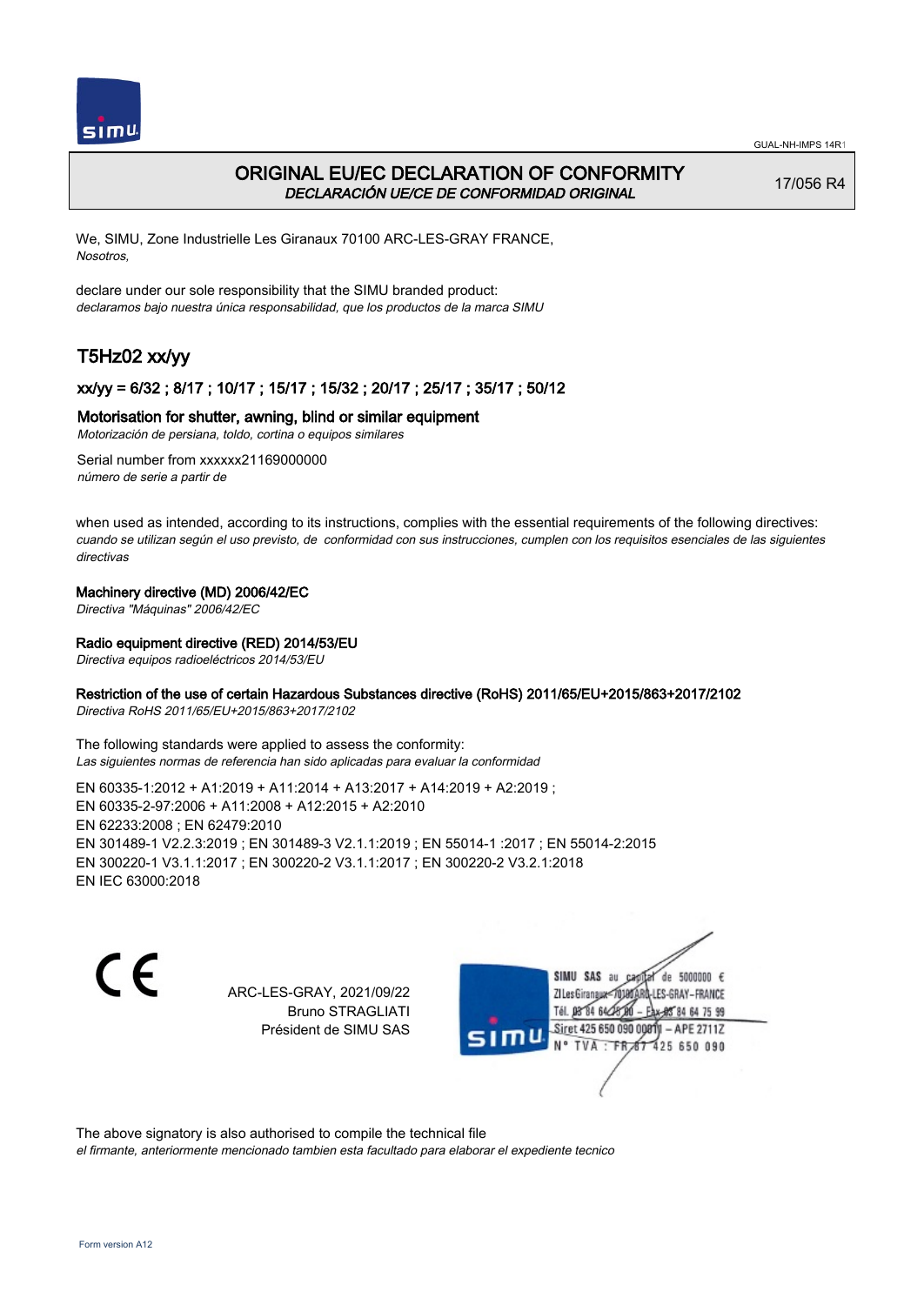

## ORIGINAL EU/EC DECLARATION OF CONFORMITY DICHIARAZIONE DI CONFORMITÀ UE/CE ORIGINALE

17/056 R4

We, SIMU, Zone Industrielle Les Giranaux 70100 ARC-LES-GRAY FRANCE, Noi,

declare under our sole responsibility that the SIMU branded product: dichiariamo sotto la nostra esclusiva responsabilità che l'appareccho di marca SIMU

# T5Hz02 xx/yy

## xx/yy = 6/32 ; 8/17 ; 10/17 ; 15/17 ; 15/32 ; 20/17 ; 25/17 ; 35/17 ; 50/12

### Motorisation for shutter, awning, blind or similar equipment

Motorizzazione di tapparella, persiana, tenda o apparecchiatura similare

Serial number from xxxxxx21169000000 Numero di serie a partire da

when used as intended, according to its instructions, complies with the essential requirements of the following directives: se utilizzato secondo l'uso previsto, come descritto nel suo manuale d'istruzioni, è conforme ai requisiti essenziali delle seguenti Direttive

#### Machinery directive (MD) 2006/42/EC

Direttiva Macchine 2006/42/EC

### Radio equipment directive (RED) 2014/53/EU

Direttiva apparecchiature radio 2014/53/EU

## Restriction of the use of certain Hazardous Substances directive (RoHS) 2011/65/EU+2015/863+2017/2102

Direttiva RoHS 2011/65/EU+2015/863+2017/2102

The following standards were applied to assess the conformity: I seguenti standard di riferimento sono stati applicati per ottenere la conformità

EN 60335‑1:2012 + A1:2019 + A11:2014 + A13:2017 + A14:2019 + A2:2019 ; EN 60335‑2‑97:2006 + A11:2008 + A12:2015 + A2:2010 EN 62233:2008 ; EN 62479:2010 EN 301489‑1 V2.2.3:2019 ; EN 301489‑3 V2.1.1:2019 ; EN 55014‑1 :2017 ; EN 55014‑2:2015 EN 300220‑1 V3.1.1:2017 ; EN 300220‑2 V3.1.1:2017 ; EN 300220‑2 V3.2.1:2018 EN IEC 63000:2018

 $\epsilon$ 

ARC-LES-GRAY, 2021/09/22 Bruno STRAGLIATI Président de SIMU SAS



The above signatory is also authorised to compile the technical file Il firmatario è inoltre autorizzato a costituire il fascicolo tecnico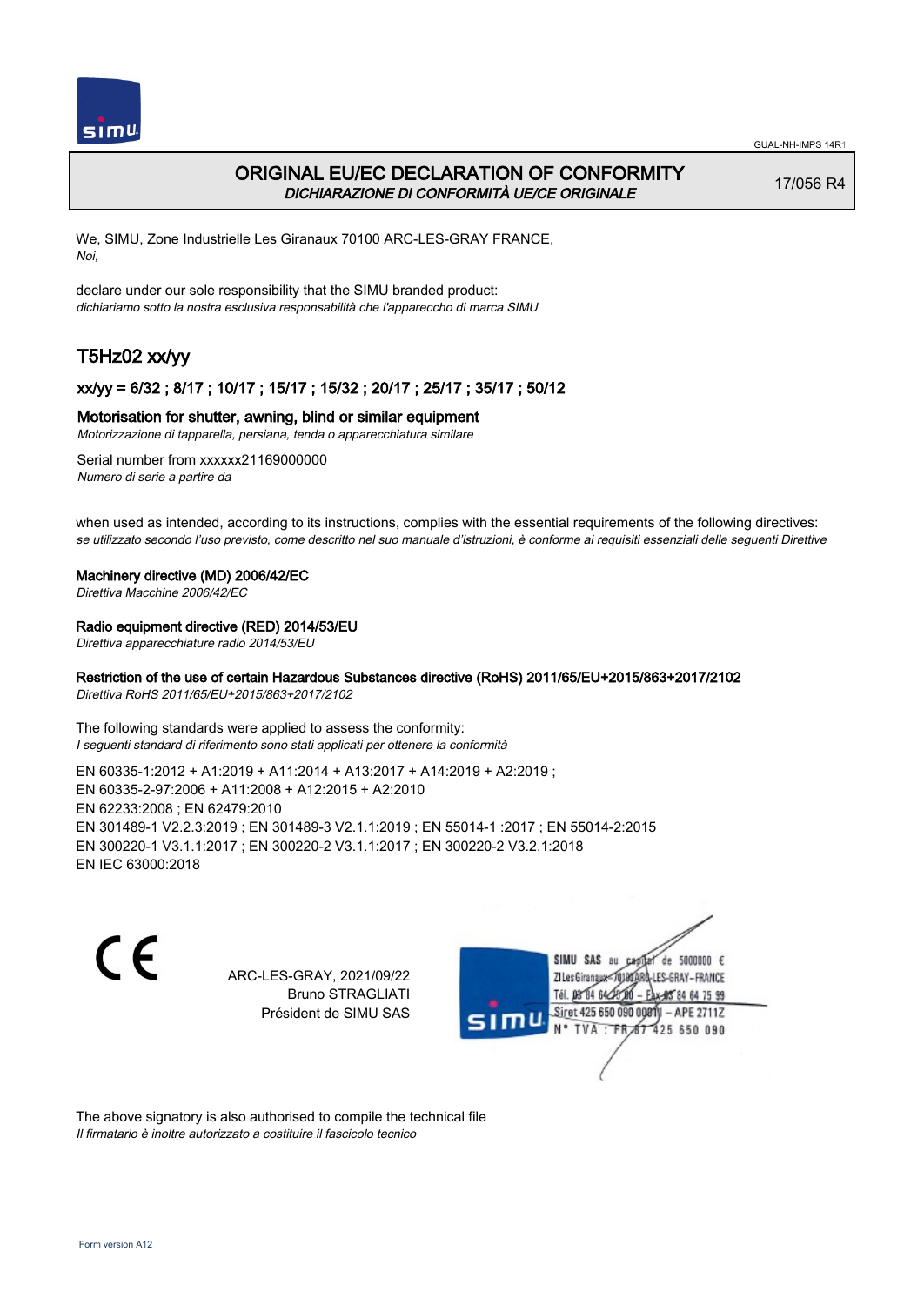

## ORIGINAL EU/EC DECLARATION OF CONFORMITY ОРИГИНАЛНА EU/EC ДЕКЛАРАЦИЯ ЗА СЪОТВЕТСТВИЕ

17/056 R4

We, SIMU, Zone Industrielle Les Giranaux 70100 ARC-LES-GRAY FRANCE, Ние,

declare under our sole responsibility that the SIMU branded product: декларираме на своя лична отговорност, че продукт с търговска марка SIMU

# T5Hz02 xx/yy

## xx/yy = 6/32 ; 8/17 ; 10/17 ; 15/17 ; 15/32 ; 20/17 ; 25/17 ; 35/17 ; 50/12

### Motorisation for shutter, awning, blind or similar equipment

Моторизация за ролетни щори, сенници или други подобни засенчващи изделия

Serial number from xxxxxx21169000000 сериен номер от

when used as intended, according to its instructions, complies with the essential requirements of the following directives: когато се използва съобразно предназначението си и в съответствие с инструкциите е в съответствие с основните изисквания на следните директиви

## Machinery directive (MD) 2006/42/EC

Машинна директива 2006/42/EC

## Radio equipment directive (RED) 2014/53/EU

Директива за радио оборудване 2014/53/EU

### Restriction of the use of certain Hazardous Substances directive (RoHS) 2011/65/EU+2015/863+2017/2102

RoHS Директива относно ограничението на употребата на определени опасни вещества в електрическото и електронното оборудване 2011/65/EU+2015/863+2017/2102

The following standards were applied to assess the conformity: Следните референтни стандарти са приложени за оценяване на съответствието

EN 60335‑1:2012 + A1:2019 + A11:2014 + A13:2017 + A14:2019 + A2:2019 ; EN 60335‑2‑97:2006 + A11:2008 + A12:2015 + A2:2010 EN 62233:2008 ; EN 62479:2010 EN 301489‑1 V2.2.3:2019 ; EN 301489‑3 V2.1.1:2019 ; EN 55014‑1 :2017 ; EN 55014‑2:2015 EN 300220‑1 V3.1.1:2017 ; EN 300220‑2 V3.1.1:2017 ; EN 300220‑2 V3.2.1:2018 EN IEC 63000:2018

C E

ARC-LES-GRAY, 2021/09/22 Bruno STRAGLIATI Président de SIMU SAS



The above signatory is also authorised to compile the technical file Гоеподписващия също е упълномощен да съставя техническо досие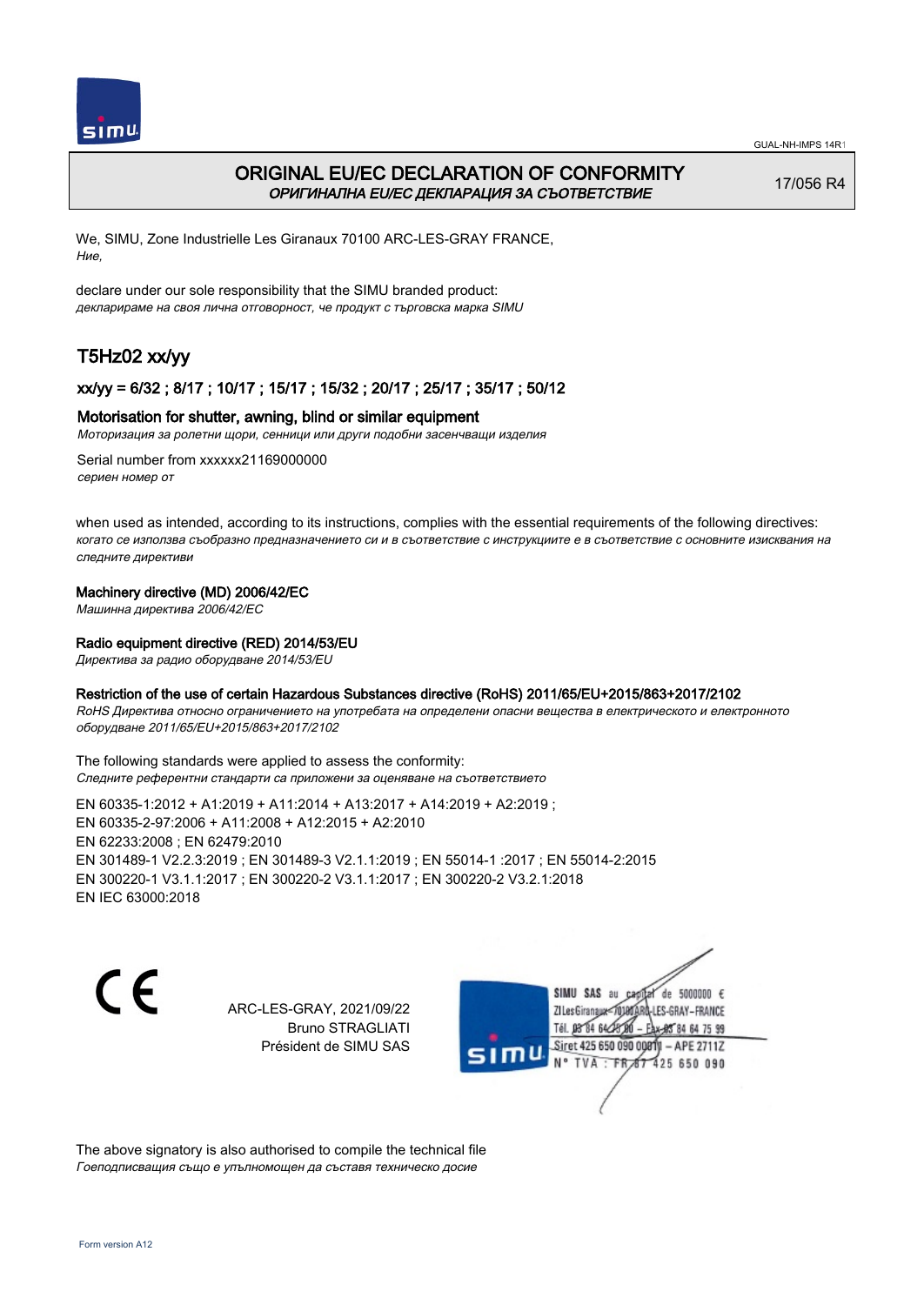

## ORIGINAL EU/EC DECLARATION OF CONFORMITY ORIGINÁLNÍ EU/ES PROHLÁŠENÍ O SHODĚ

17/056 R4

We, SIMU, Zone Industrielle Les Giranaux 70100 ARC-LES-GRAY FRANCE, My,

declare under our sole responsibility that the SIMU branded product: prohlašujeme na svou výlučnou odpovědnost, že výrobek značky SIMU

# T5Hz02 xx/yy

## xx/yy = 6/32 ; 8/17 ; 10/17 ; 15/17 ; 15/32 ; 20/17 ; 25/17 ; 35/17 ; 50/12

## Motorisation for shutter, awning, blind or similar equipment

Pohon pro rolety, markýzy, clony nebo podobná zařízení

Serial number from xxxxxx21169000000 Sériové číslo od

when used as intended, according to its instructions, complies with the essential requirements of the following directives: pokud je používán v souladu s účelem použití a s návodem, splňuje základní požadavky těchto směrnic

### Machinery directive (MD) 2006/42/EC

Směrnice o strojních zařízeních 2006/42/EC

### Radio equipment directive (RED) 2014/53/EU

Směrnice o dodávání rádiových zařízení na trh 2014/53/EU

## Restriction of the use of certain Hazardous Substances directive (RoHS) 2011/65/EU+2015/863+2017/2102

Směrnice o omezení používání některých nebezpečných látek v elektrických a elektronických zařízeních 2011/65/EU+2015/863+2017/2102

The following standards were applied to assess the conformity: Pro posouzení shody byly použity následující normy

EN 60335‑1:2012 + A1:2019 + A11:2014 + A13:2017 + A14:2019 + A2:2019 ; EN 60335‑2‑97:2006 + A11:2008 + A12:2015 + A2:2010 EN 62233:2008 ; EN 62479:2010 EN 301489‑1 V2.2.3:2019 ; EN 301489‑3 V2.1.1:2019 ; EN 55014‑1 :2017 ; EN 55014‑2:2015 EN 300220‑1 V3.1.1:2017 ; EN 300220‑2 V3.1.1:2017 ; EN 300220‑2 V3.2.1:2018 EN IEC 63000:2018

 $\epsilon$ 

ARC-LES-GRAY, 2021/09/22 Bruno STRAGLIATI Président de SIMU SAS



The above signatory is also authorised to compile the technical file Výše uvedená osoba je také osoba pověřená sestavením technické dokumentace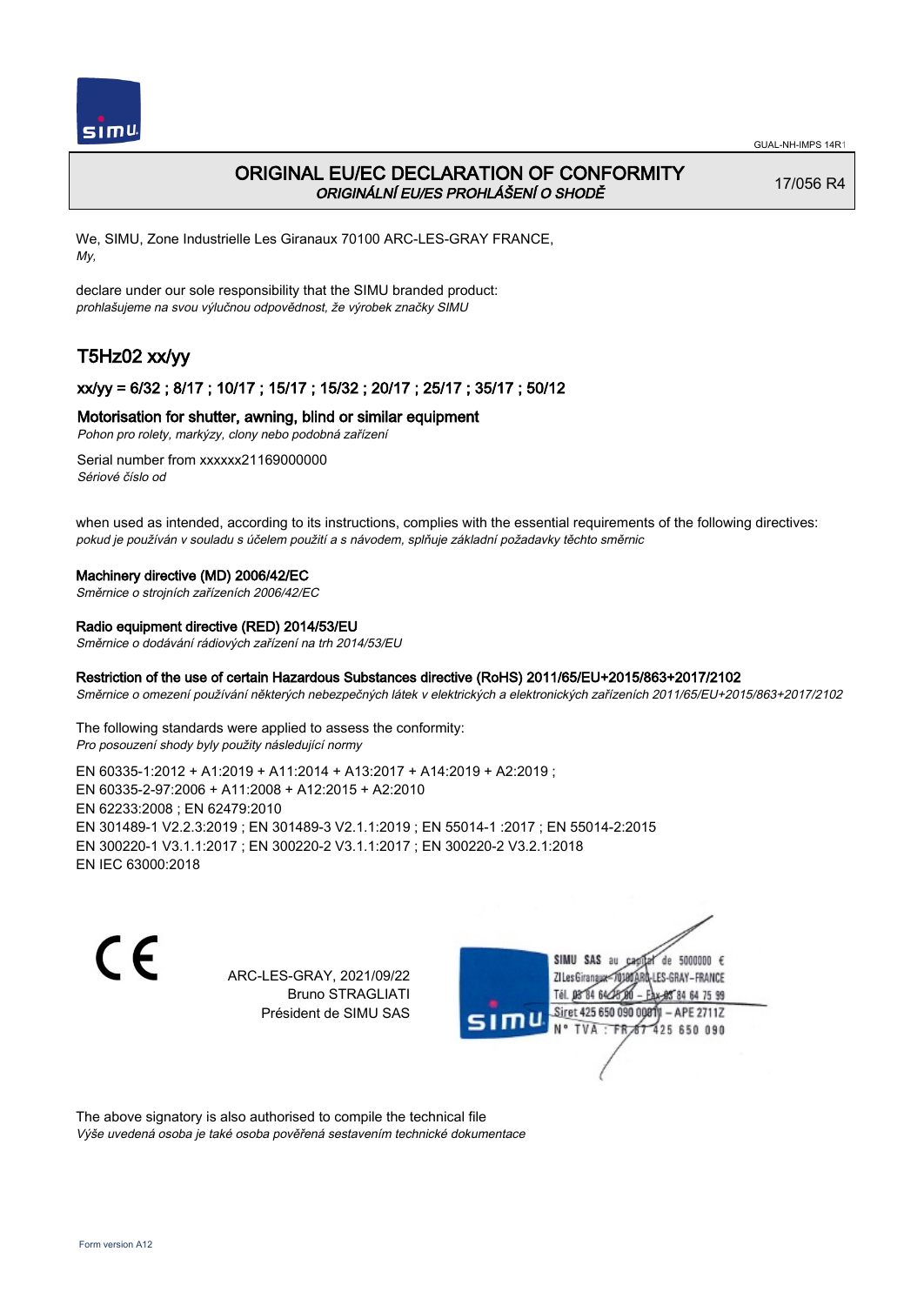

## ORIGINAL EU/EC DECLARATION OF CONFORMITY ORIGINAL EU/EF-OVERENSSTEMMELSESERKLÆRING

17/056 R4

We, SIMU, Zone Industrielle Les Giranaux 70100 ARC-LES-GRAY FRANCE, Vi,

declare under our sole responsibility that the SIMU branded product: erklærer som eneansvarlige, at SIMU mærkede produkter

# T5Hz02 xx/yy

## xx/yy = 6/32 ; 8/17 ; 10/17 ; 15/17 ; 15/32 ; 20/17 ; 25/17 ; 35/17 ; 50/12

## Motorisation for shutter, awning, blind or similar equipment

Motorisering af gitre, markiser, persienner eller lign. udstyr

Serial number from xxxxxx21169000000 serienummer fra

when used as intended, according to its instructions, complies with the essential requirements of the following directives: når det anvendes efter hensigten, efter dennes instrukser, overholder kravene i følgende direktiver

### Machinery directive (MD) 2006/42/EC

Maskindirektivet 2006/42/EC

## Radio equipment directive (RED) 2014/53/EU

Radioudstyrsdirektivet 2014/53/EU

## Restriction of the use of certain Hazardous Substances directive (RoHS) 2011/65/EU+2015/863+2017/2102

RoHS direktiv 2011/65/EU+2015/863+2017/2102

The following standards were applied to assess the conformity: Referencestandarderne der følger blev anvendt til at vurdere overholdelsen

EN 60335‑1:2012 + A1:2019 + A11:2014 + A13:2017 + A14:2019 + A2:2019 ; EN 60335‑2‑97:2006 + A11:2008 + A12:2015 + A2:2010 EN 62233:2008 ; EN 62479:2010 EN 301489‑1 V2.2.3:2019 ; EN 301489‑3 V2.1.1:2019 ; EN 55014‑1 :2017 ; EN 55014‑2:2015 EN 300220‑1 V3.1.1:2017 ; EN 300220‑2 V3.1.1:2017 ; EN 300220‑2 V3.2.1:2018 EN IEC 63000:2018

 $\epsilon$ 

ARC-LES-GRAY, 2021/09/22 Bruno STRAGLIATI Président de SIMU SAS



The above signatory is also authorised to compile the technical file Personen nævnt ovenfor er også godkendt til at udarbejde det tekniske dossier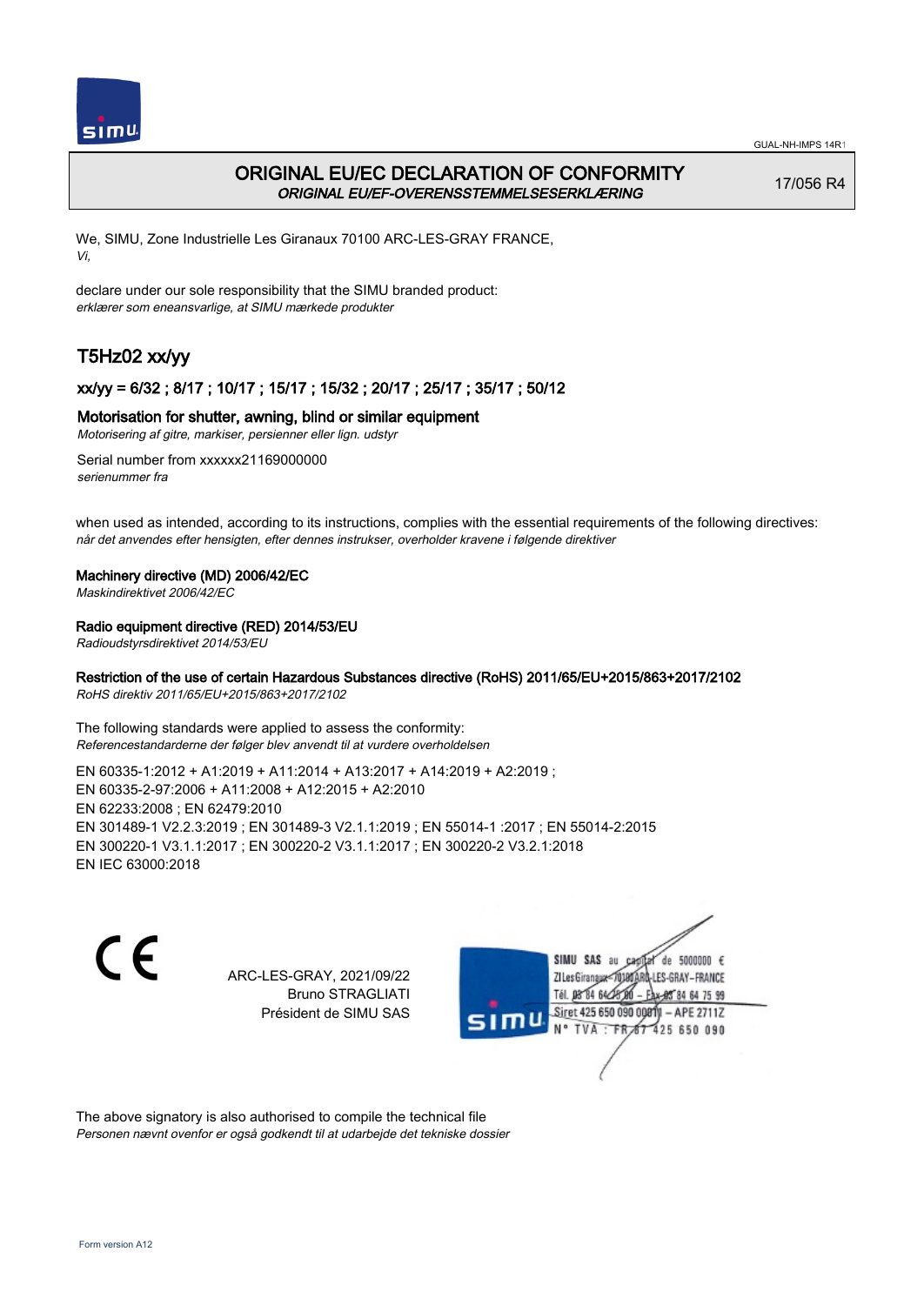

## ORIGINAL EU/EC DECLARATION OF CONFORMITY EL/EK VASTAVUSDEKLARATSIOON

17/056 R4

We, SIMU, Zone Industrielle Les Giranaux 70100 ARC-LES-GRAY FRANCE, Meie,

declare under our sole responsibility that the SIMU branded product: kinnitame kogu vastutusega, et SIMU kaubamärgiga tooted

# T5Hz02 xx/yy

## xx/yy = 6/32 ; 8/17 ; 10/17 ; 15/17 ; 15/32 ; 20/17 ; 25/17 ; 35/17 ; 50/12

### Motorisation for shutter, awning, blind or similar equipment

Aknaluukide, varikatuste, aknakardinate või sarnaste seadmete motoriseerimine

Serial number from xxxxxx21169000000 Seerianumber alates

when used as intended, according to its instructions, complies with the essential requirements of the following directives: kui kasutatakse eesmärgipäraselt ja juhiste kohaselt, vastavad käesoleva direktiivi põhinõuetele

#### Machinery directive (MD) 2006/42/EC

Masinate direktiiv 2006/42/EC

## Radio equipment directive (RED) 2014/53/EU

Direktiiv raadioseadmete turul kättesaadavuse kohta 2014/53/EU

#### Restriction of the use of certain Hazardous Substances directive (RoHS) 2011/65/EU+2015/863+2017/2102

RoHs direktiiv ohtlike ainete kasutamise piirangute kohta elektri- ja elektroonikaseadmetes 2011/65/EU+2015/863+2017/2102

The following standards were applied to assess the conformity: Vastavusdeklaratsiooni hindamiseks kasutatakse järgmisi standardeid

EN 60335‑1:2012 + A1:2019 + A11:2014 + A13:2017 + A14:2019 + A2:2019 ; EN 60335‑2‑97:2006 + A11:2008 + A12:2015 + A2:2010 EN 62233:2008 ; EN 62479:2010 EN 301489‑1 V2.2.3:2019 ; EN 301489‑3 V2.1.1:2019 ; EN 55014‑1 :2017 ; EN 55014‑2:2015 EN 300220‑1 V3.1.1:2017 ; EN 300220‑2 V3.1.1:2017 ; EN 300220‑2 V3.2.1:2018 EN IEC 63000:2018

 $\epsilon$ 

ARC-LES-GRAY, 2021/09/22 Bruno STRAGLIATI Président de SIMU SAS



The above signatory is also authorised to compile the technical file Eelpool nimetatud isik on volitatud koostama tehnilist dokumentatsiooni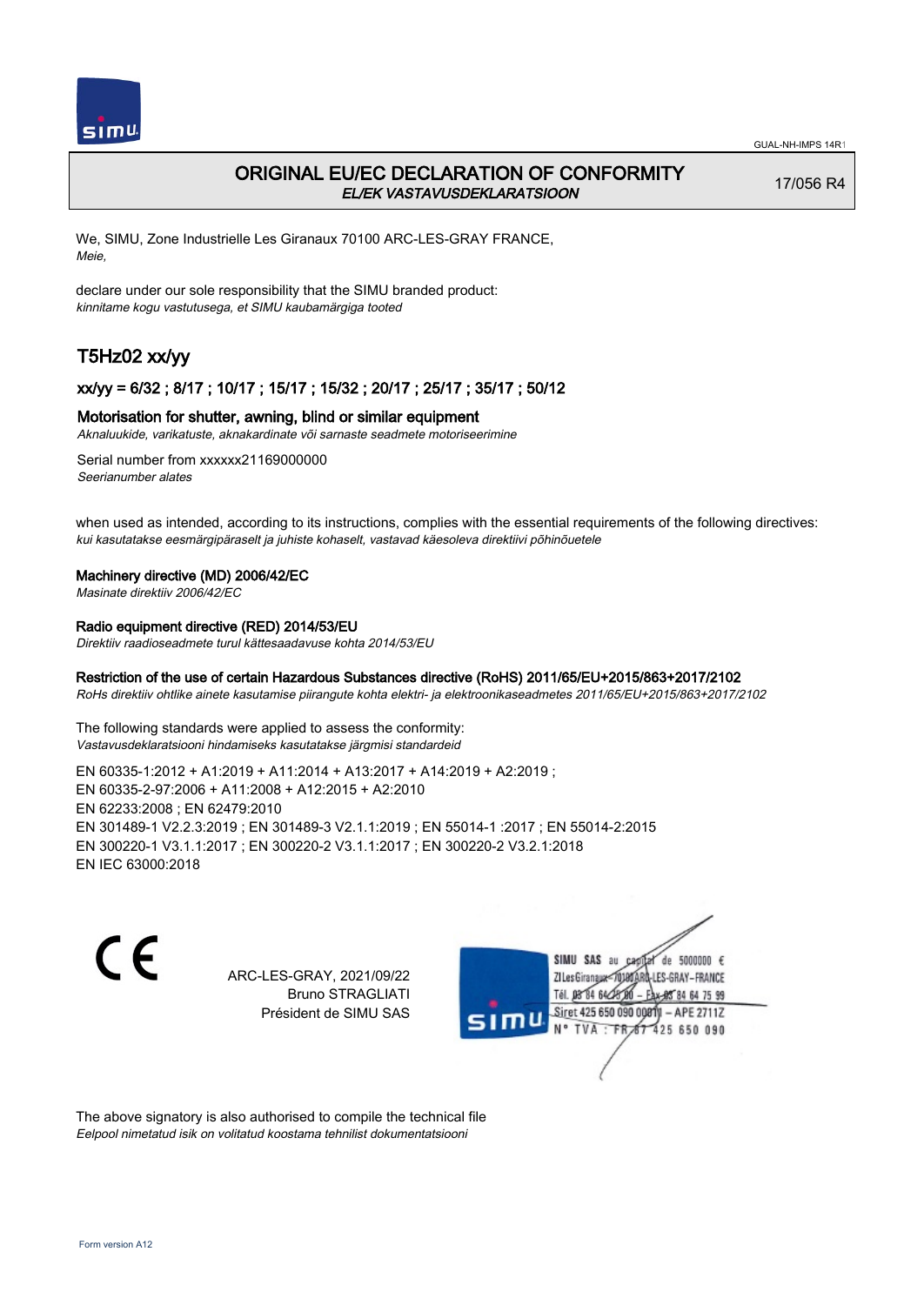

## ORIGINAL EU/EC DECLARATION OF CONFORMITY ALKUPERÄISET EU/EY-VAATIMUSTENMUKAISUUSVAKUUTUS

17/056 R4

We, SIMU, Zone Industrielle Les Giranaux 70100 ARC-LES-GRAY FRANCE, Me,

declare under our sole responsibility that the SIMU branded product: vakuutamme omalla vastuullamme, että SIMU merkkituote

# T5Hz02 xx/yy

## xx/yy = 6/32 ; 8/17 ; 10/17 ; 15/17 ; 15/32 ; 20/17 ; 25/17 ; 35/17 ; 50/12

## Motorisation for shutter, awning, blind or similar equipment

Sälerullainten, markiisien, kaihtimien tai vastaavien motorisointi

Serial number from xxxxxx21169000000 sarianumerot

when used as intended, according to its instructions, complies with the essential requirements of the following directives: kun käytettynä oikein ja sen ohjeiden mukaan, noudattaa seuraavien direktiivien olennaisia vaatimuksia

### Machinery directive (MD) 2006/42/EC

Konedirektiivin 2006/42/EC

## Radio equipment directive (RED) 2014/53/EU

Radiolaitteiden direktiivin 2014/53/EU

## Restriction of the use of certain Hazardous Substances directive (RoHS) 2011/65/EU+2015/863+2017/2102

RoHS direktiivin 2011/65/EU+2015/863+2017/2102

The following standards were applied to assess the conformity: Seuraavia viitestandardeja sovellettiin vaatimustenmukaisuusvakuutusta arvioitaessa

EN 60335‑1:2012 + A1:2019 + A11:2014 + A13:2017 + A14:2019 + A2:2019 ; EN 60335‑2‑97:2006 + A11:2008 + A12:2015 + A2:2010 EN 62233:2008 ; EN 62479:2010 EN 301489‑1 V2.2.3:2019 ; EN 301489‑3 V2.1.1:2019 ; EN 55014‑1 :2017 ; EN 55014‑2:2015 EN 300220‑1 V3.1.1:2017 ; EN 300220‑2 V3.1.1:2017 ; EN 300220‑2 V3.2.1:2018 EN IEC 63000:2018

 $\epsilon$ 

ARC-LES-GRAY, 2021/09/22 Bruno STRAGLIATI Président de SIMU SAS



The above signatory is also authorised to compile the technical file Yllä allekirjoittaja on myös valtuutettu kokoamaan teknisten tiedostojen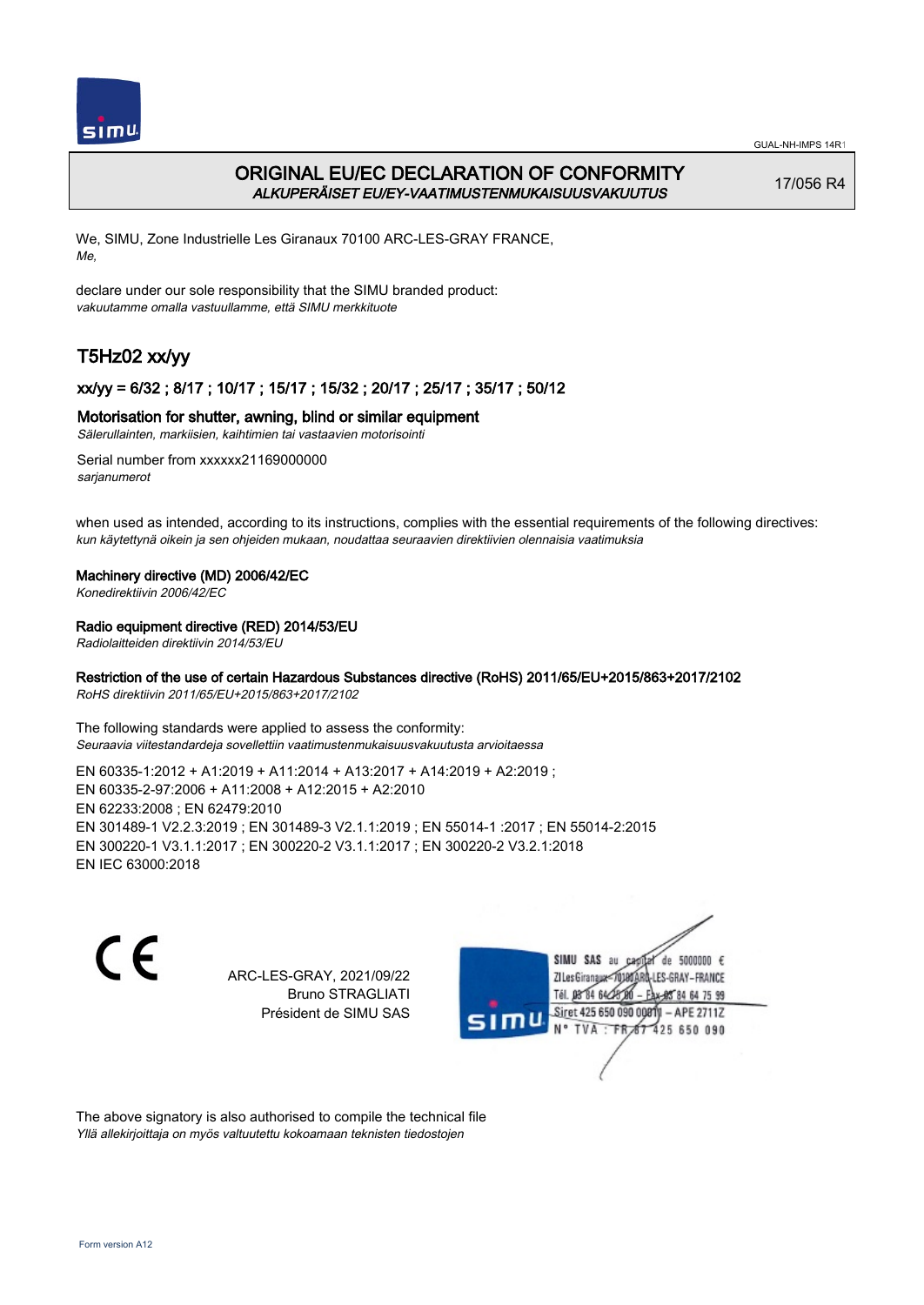

## ORIGINAL EU/EC DECLARATION OF CONFORMITY ΠΡΩΤΟΤΥΠΟ ΔΗΛΩΣΗ ΣΥΜΜΟΡΦΩΣΗΣ ΕΕ/EK

17/056 R4

We, SIMU, Zone Industrielle Les Giranaux 70100 ARC-LES-GRAY FRANCE, εμείς,

declare under our sole responsibility that the SIMU branded product: Δηλώνουμε αναλαμβάνοντας την αποκλειστική ευθύνη ότι το επώνυμο προϊόν SIMU

# T5Hz02 xx/yy

## xx/yy = 6/32 ; 8/17 ; 10/17 ; 15/17 ; 15/32 ; 20/17 ; 25/17 ; 35/17 ; 50/12

## Motorisation for shutter, awning, blind or similar equipment

Μηχανοκίνηση για ρολα,τέντες,στόρια ή παρόμοιο εξοπλισμό

Serial number from xxxxxx21169000000 σειριακό αριθμό από

when used as intended, according to its instructions, complies with the essential requirements of the following directives: όταν χρησιμοποιείται όπως έχει προβλεφθεί, σύμφωνα με τις οδηγίες του, συμφωνεί με τις βασικές απαιτήσεις των ακόλουθων οδηγιών

#### Machinery directive (MD) 2006/42/EC

Οδηγία περι μηχανικού εξοπλισμού 2006/42/EC

### Radio equipment directive (RED) 2014/53/EU

Οδηγία ραδιοεξοπλισμού 2014/53/EU

## Restriction of the use of certain Hazardous Substances directive (RoHS) 2011/65/EU+2015/863+2017/2102

Οδηγίας RoHS 2011/65/EU+2015/863+2017/2102

The following standards were applied to assess the conformity: Τα πρότυπα αναφοράς που ακολουθούν εφαρμόστηκαν με σκοπό την αξιολόγηση της συμμόρφωσης

EN 60335‑1:2012 + A1:2019 + A11:2014 + A13:2017 + A14:2019 + A2:2019 ; EN 60335‑2‑97:2006 + A11:2008 + A12:2015 + A2:2010 EN 62233:2008 ; EN 62479:2010 EN 301489‑1 V2.2.3:2019 ; EN 301489‑3 V2.1.1:2019 ; EN 55014‑1 :2017 ; EN 55014‑2:2015 EN 300220‑1 V3.1.1:2017 ; EN 300220‑2 V3.1.1:2017 ; EN 300220‑2 V3.2.1:2018 EN IEC 63000:2018

C F

ARC-LES-GRAY, 2021/09/22 Bruno STRAGLIATI Président de SIMU SAS



The above signatory is also authorised to compile the technical file

Το πρόσωπο που αναφέρεται παραπάνω είναι επίσης εξουσιοδοτημένο να καταρτίσει τον τεχνικό φάκελο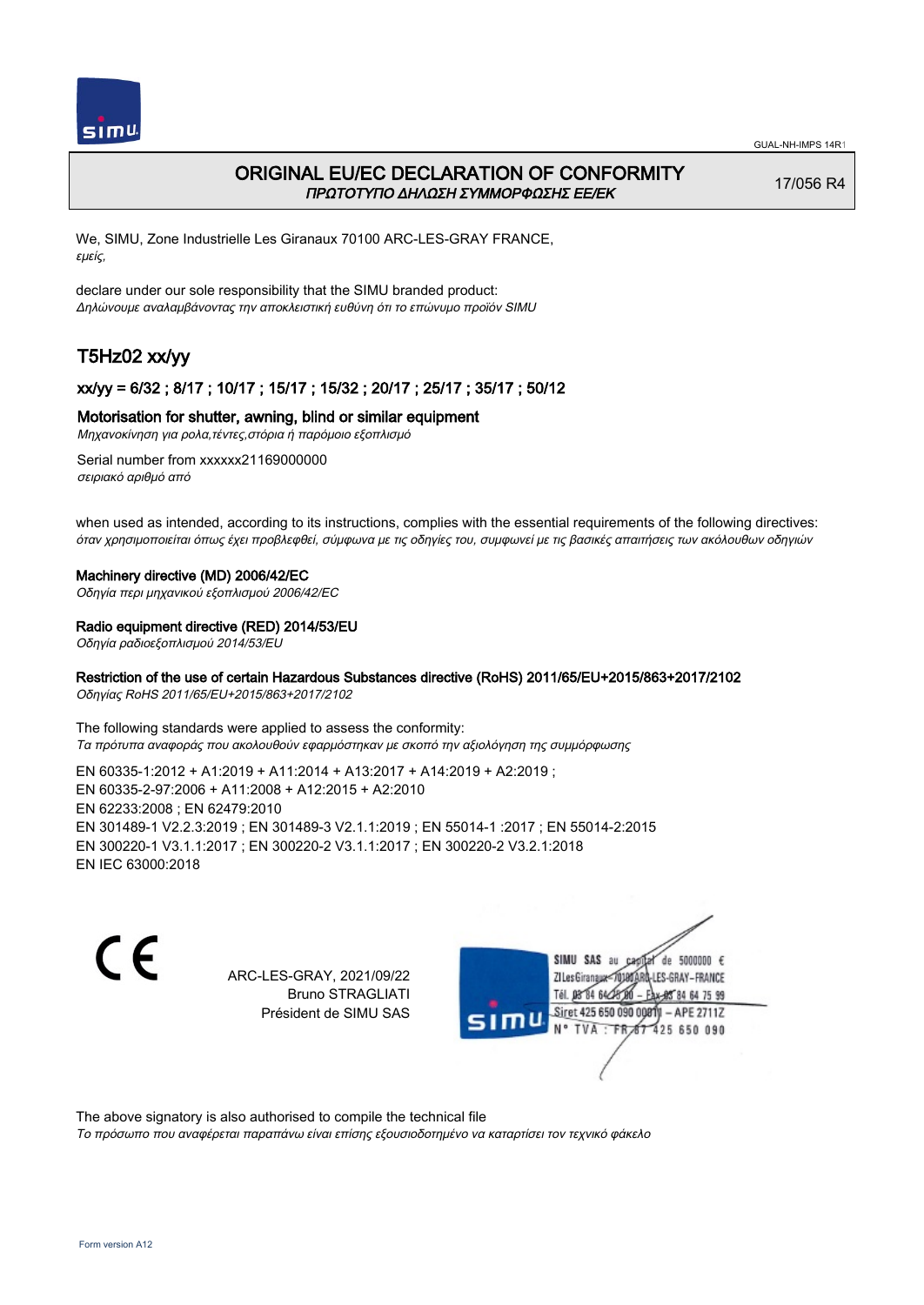

## ORIGINAL EU/EC DECLARATION OF CONFORMITY ORGINALNA EU/EC DEKLARACIJA O USKLAĐENOSTI

17/056 R4

We, SIMU, Zone Industrielle Les Giranaux 70100 ARC-LES-GRAY FRANCE, Mi,

declare under our sole responsibility that the SIMU branded product: izjavljujemo pod punom odgovornošču da je proizvod marke SIMU

# T5Hz02 xx/yy

## xx/yy = 6/32 ; 8/17 ; 10/17 ; 15/17 ; 15/32 ; 20/17 ; 25/17 ; 35/17 ; 50/12

## Motorisation for shutter, awning, blind or similar equipment

Motorizacija za rolete,tende,sjenila ili slične opreme

Serial number from xxxxxx21169000000 Serijski broj iz

when used as intended, according to its instructions, complies with the essential requirements of the following directives: ako se upotrebljava prema namjeni, prema važećim uputama, usklađen sa prijeko potrebnim zahtijevima slijedećih direktiva

### Machinery directive (MD) 2006/42/EC

Direktiva o strojevima 2006/42/EC

## Radio equipment directive (RED) 2014/53/EU

Direktiva za radijsku opremu 2014/53/EU

## Restriction of the use of certain Hazardous Substances directive (RoHS) 2011/65/EU+2015/863+2017/2102

Direktiva RoHS 2011/65/EU+2015/863+2017/2102

The following standards were applied to assess the conformity: Slijedeće reference standarda se primjenjuju da se odredi usklađenost

EN 60335‑1:2012 + A1:2019 + A11:2014 + A13:2017 + A14:2019 + A2:2019 ; EN 60335‑2‑97:2006 + A11:2008 + A12:2015 + A2:2010 EN 62233:2008 ; EN 62479:2010 EN 301489‑1 V2.2.3:2019 ; EN 301489‑3 V2.1.1:2019 ; EN 55014‑1 :2017 ; EN 55014‑2:2015 EN 300220‑1 V3.1.1:2017 ; EN 300220‑2 V3.1.1:2017 ; EN 300220‑2 V3.2.1:2018 EN IEC 63000:2018

 $\epsilon$ 

ARC-LES-GRAY, 2021/09/22 Bruno STRAGLIATI Président de SIMU SAS



The above signatory is also authorised to compile the technical file Gore navedeni potpisnik također je ovlašten za sastavljanje tehničkog dokumenta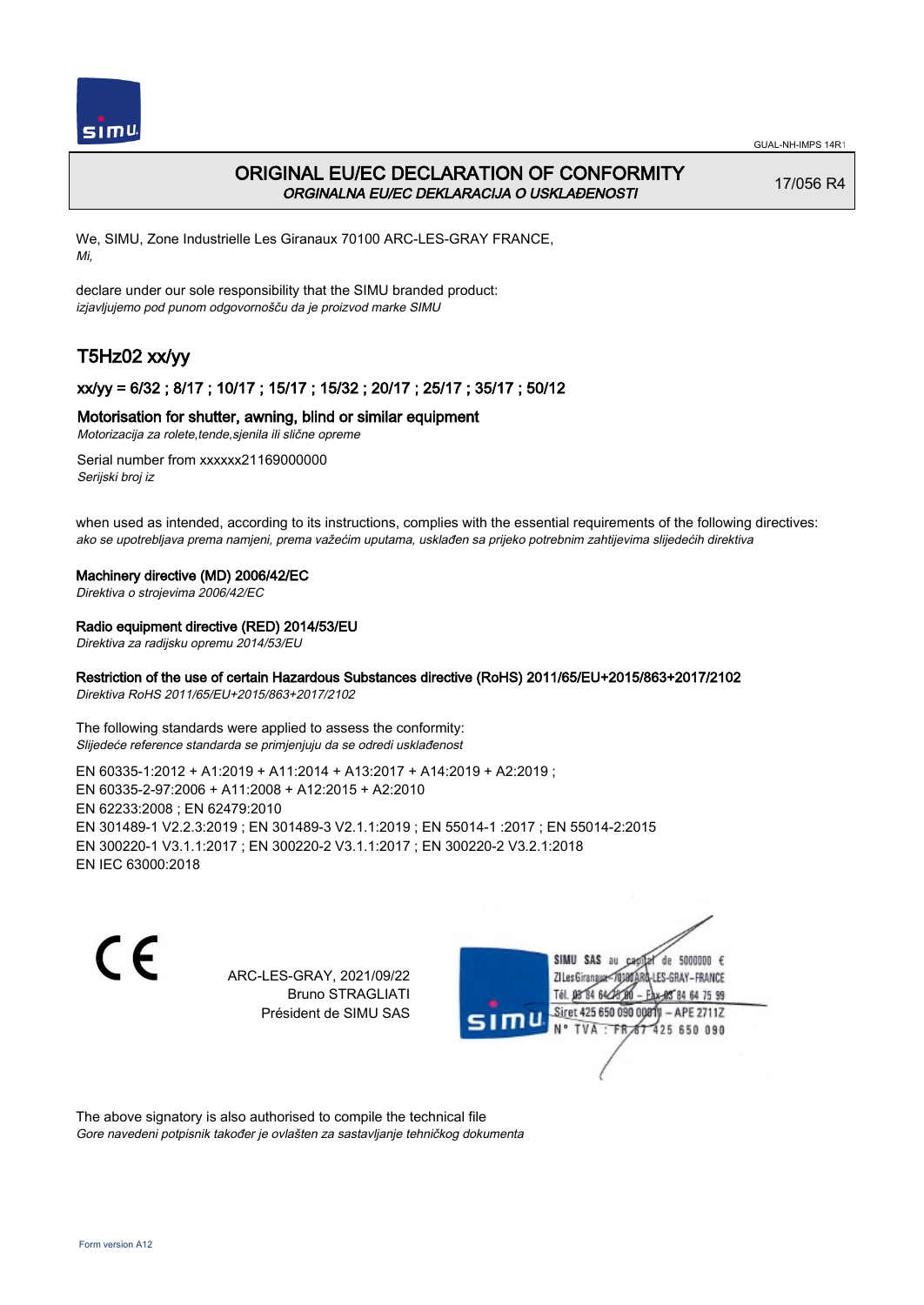

## ORIGINAL EU/EC DECLARATION OF CONFORMITY Eredeti EU/CE Megfelelőségi Nyilatkozat

17/056 R4

We, SIMU, Zone Industrielle Les Giranaux 70100 ARC-LES-GRAY FRANCE, Alulírott,

declare under our sole responsibility that the SIMU branded product: felelősségünk teljes tudatában kijelentjük, hogy a szóban forgó SIMU termék

# T5Hz02 xx/yy

## xx/yy = 6/32 ; 8/17 ; 10/17 ; 15/17 ; 15/32 ; 20/17 ; 25/17 ; 35/17 ; 50/12

## Motorisation for shutter, awning, blind or similar equipment

Redőny, napellenző vagy hasonlószerkezetek motorizálása

Serial number from xxxxxx21169000000 Sorozatszámtól

when used as intended, according to its instructions, complies with the essential requirements of the following directives: megfelel, az alábbi irányelvekben megfogalmazott alapvető követelményeknek

#### Machinery directive (MD) 2006/42/EC

Gépekre vonatkozó irányelv 2006/42/EC

#### Radio equipment directive (RED) 2014/53/EU

A rádióberendezésekről szóló irányelv 2014/53/EU

## Restriction of the use of certain Hazardous Substances directive (RoHS) 2011/65/EU+2015/863+2017/2102

RoHS irányelv 2011/65/EU+2015/863+2017/2102

The following standards were applied to assess the conformity: A megfelelőség biztosításának érdekében az alábbi szabványok kerültek alkalmazásra

EN 60335‑1:2012 + A1:2019 + A11:2014 + A13:2017 + A14:2019 + A2:2019 ; EN 60335‑2‑97:2006 + A11:2008 + A12:2015 + A2:2010 EN 62233:2008 ; EN 62479:2010 EN 301489‑1 V2.2.3:2019 ; EN 301489‑3 V2.1.1:2019 ; EN 55014‑1 :2017 ; EN 55014‑2:2015 EN 300220‑1 V3.1.1:2017 ; EN 300220‑2 V3.1.1:2017 ; EN 300220‑2 V3.2.1:2018 EN IEC 63000:2018

 $\epsilon$ 

ARC-LES-GRAY, 2021/09/22 Bruno STRAGLIATI Président de SIMU SAS



The above signatory is also authorised to compile the technical file A fent említett aláíró is jogosult a műszaki dokumentáció összeállítására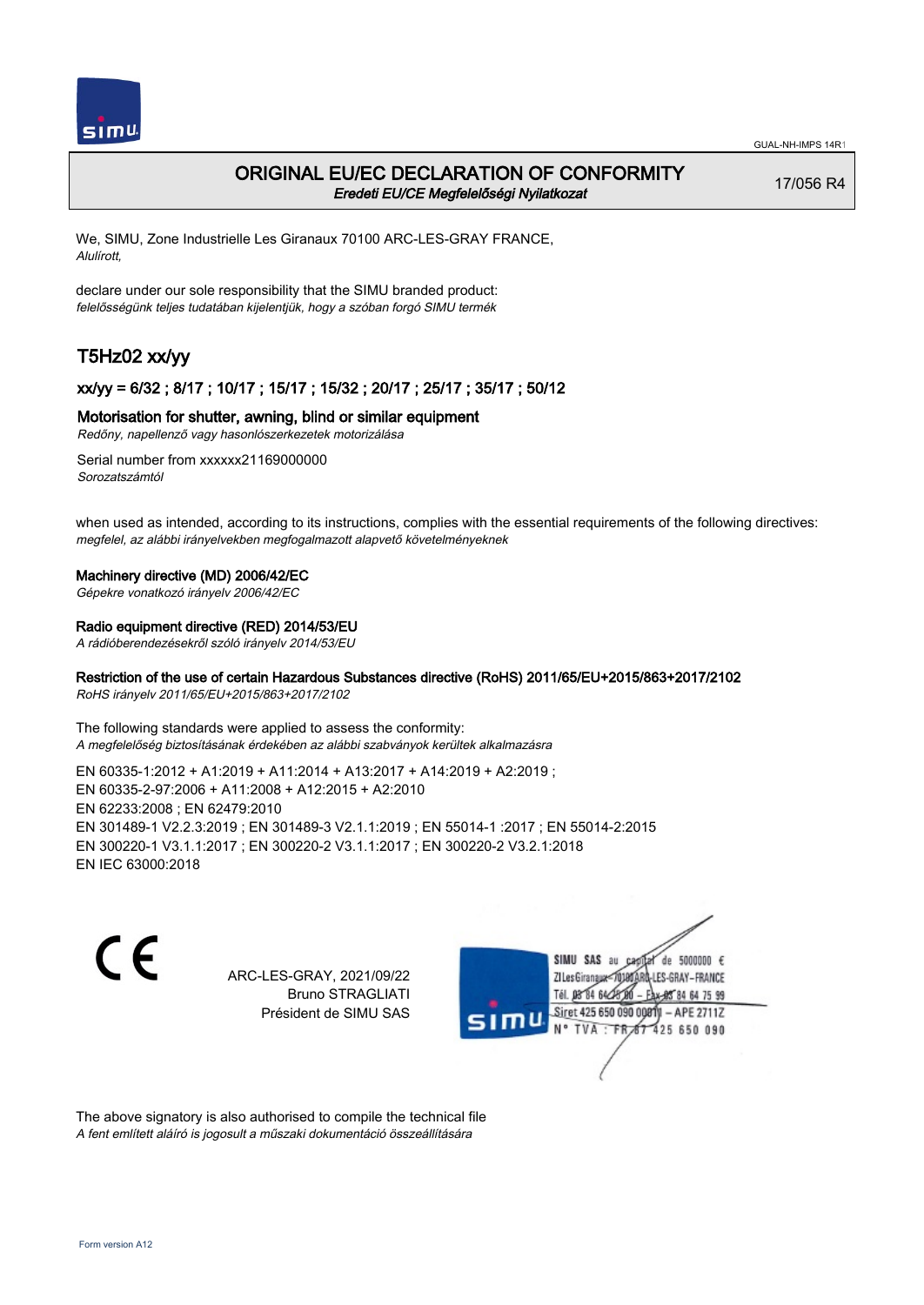

## ORIGINAL EU/EC DECLARATION OF CONFORMITY ORIGINALI ES/EB ATITIKTIES DEKLARACIJA

17/056 R4

We, SIMU, Zone Industrielle Les Giranaux 70100 ARC-LES-GRAY FRANCE, Mes,

declare under our sole responsibility that the SIMU branded product: atsakingai deklaruojame, kad SIMU kompanijos produktas

# T5Hz02 xx/yy

## xx/yy = 6/32 ; 8/17 ; 10/17 ; 15/17 ; 15/32 ; 20/17 ; 25/17 ; 35/17 ; 50/12

## Motorisation for shutter, awning, blind or similar equipment

Apsauginių žaliuzių, markizių, ritininių užuolaidų ir panašių gaminių automatizavimas

Serial number from xxxxxx21169000000 Serijos numeris nuo

when used as intended, according to its instructions, complies with the essential requirements of the following directives: naudojamas pagal paskirtį, pagal gamintojo instrukcijas, atitinka esminius šių Direktyvų reikalavimus

### Machinery directive (MD) 2006/42/EC

Mašinų direktyva 2006/42/EC

### Radio equipment directive (RED) 2014/53/EU

Radijo ryšio įrenginių direktyva 2014/53/EU

## Restriction of the use of certain Hazardous Substances directive (RoHS) 2011/65/EU+2015/863+2017/2102

PMNA (RoHS) direktyva 2011/65/EU+2015/863+2017/2102

The following standards were applied to assess the conformity: Įverinti deklaruojamą atitiktį buvo taikomi toliau nurodyti standartai

EN 60335‑1:2012 + A1:2019 + A11:2014 + A13:2017 + A14:2019 + A2:2019 ; EN 60335‑2‑97:2006 + A11:2008 + A12:2015 + A2:2010 EN 62233:2008 ; EN 62479:2010 EN 301489‑1 V2.2.3:2019 ; EN 301489‑3 V2.1.1:2019 ; EN 55014‑1 :2017 ; EN 55014‑2:2015 EN 300220‑1 V3.1.1:2017 ; EN 300220‑2 V3.1.1:2017 ; EN 300220‑2 V3.2.1:2018 EN IEC 63000:2018

C F

ARC-LES-GRAY, 2021/09/22 Bruno STRAGLIATI Président de SIMU SAS



The above signatory is also authorised to compile the technical file Asmuo, pasirašęs šią deklaraciją, taip pat turi įgaliojimą sudaryti techninę bylą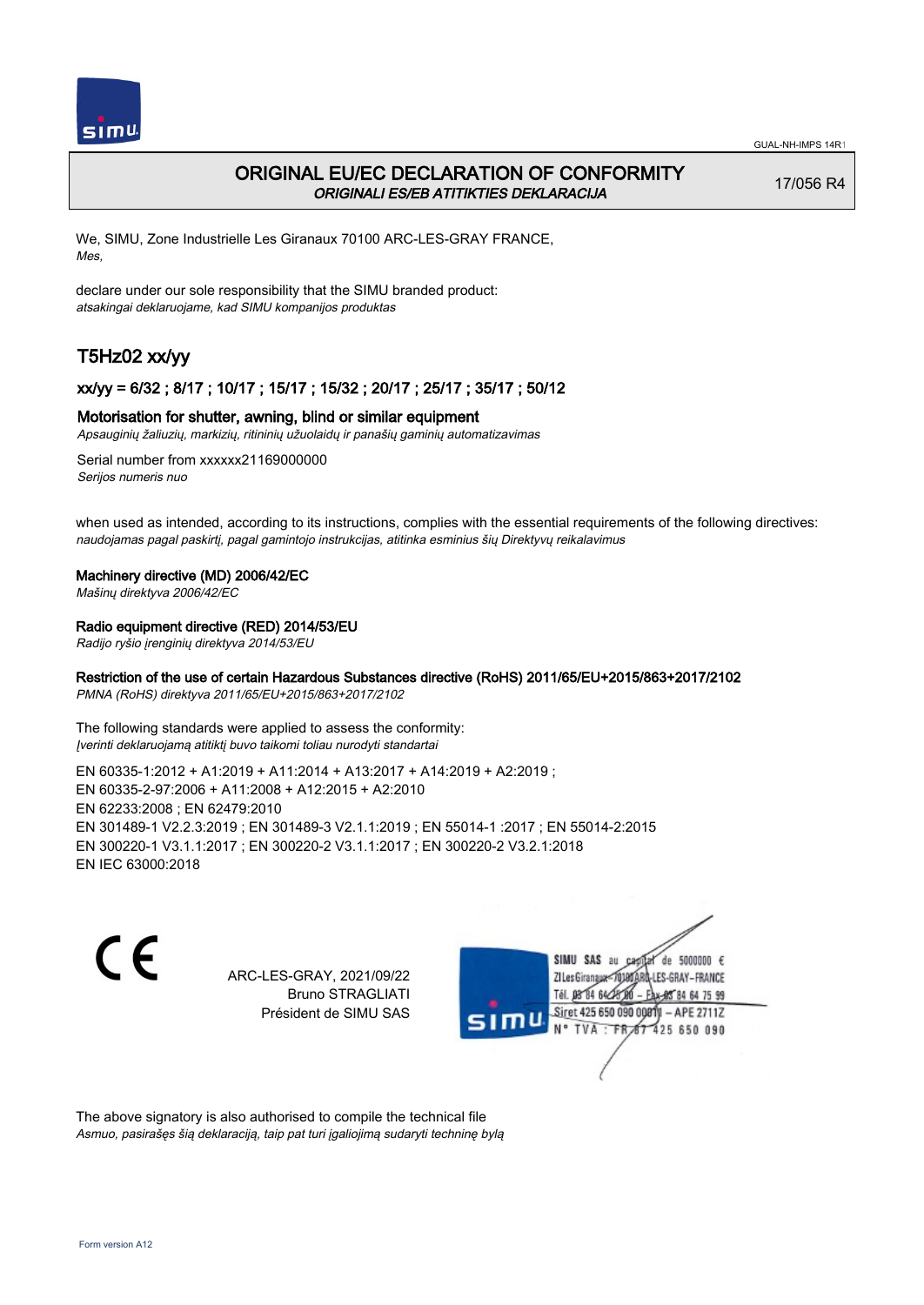

## ORIGINAL EU/EC DECLARATION OF CONFORMITY ES/EK ATBILSTĪBAS DEKLARĀCIJA

17/056 R4

We, SIMU, Zone Industrielle Les Giranaux 70100 ARC-LES-GRAY FRANCE, Mēs,

declare under our sole responsibility that the SIMU branded product: ar pilnu atbildību, apliecinām, ka SIMU zīmola produkti,

# T5Hz02 xx/yy

## xx/yy = 6/32 ; 8/17 ; 10/17 ; 15/17 ; 15/32 ; 20/17 ; 25/17 ; 35/17 ; 50/12

### Motorisation for shutter, awning, blind or similar equipment

Aizsargžalūziju, žalūziju, markīžu, aizkaru un līdzīgu gala produktu motorizēšana

Serial number from xxxxxx21169000000 sērijas numurs no

when used as intended, according to its instructions, complies with the essential requirements of the following directives: ja tie tiek lietoti saskaņā ar norādījumiem, atbilst šo direktīvu pamatprasībām

### Machinery directive (MD) 2006/42/EC

Mašīnu Direktīva 2006/42/EC

## Radio equipment directive (RED) 2014/53/EU

Direktīva par radioiekārtu pieejamību tirgū 2014/53/EU

### Restriction of the use of certain Hazardous Substances directive (RoHS) 2011/65/EU+2015/863+2017/2102

RoHs Direktīva par dažādu bīstamu vielu izmantošanas ierobežošanu elektriskās un elektroniskās iekārtās 2011/65/EU+2015/863+2017/2102

The following standards were applied to assess the conformity: Atbilstības deklarācijas novērtēšanai tiek pielietoti sekojoši standarti

EN 60335‑1:2012 + A1:2019 + A11:2014 + A13:2017 + A14:2019 + A2:2019 ; EN 60335‑2‑97:2006 + A11:2008 + A12:2015 + A2:2010 EN 62233:2008 ; EN 62479:2010 EN 301489‑1 V2.2.3:2019 ; EN 301489‑3 V2.1.1:2019 ; EN 55014‑1 :2017 ; EN 55014‑2:2015 EN 300220‑1 V3.1.1:2017 ; EN 300220‑2 V3.1.1:2017 ; EN 300220‑2 V3.2.1:2018 EN IEC 63000:2018

C E

ARC-LES-GRAY, 2021/09/22 Bruno STRAGLIATI Président de SIMU SAS

SIMU SAS au de 5000000  $\epsilon$ ZI Les Giranaux</DJ80 LES-GRAY-FRANCE Tél. 08 84 64 28 64 75 99 Siret 425 650 090 008TV - APE 2711Z  $TVA : FRAT$ 425 650 090

The above signatory is also authorised to compile the technical file Iepriekš minētā persona ir pilnvarota sastādīt tehnisko dokumentāciju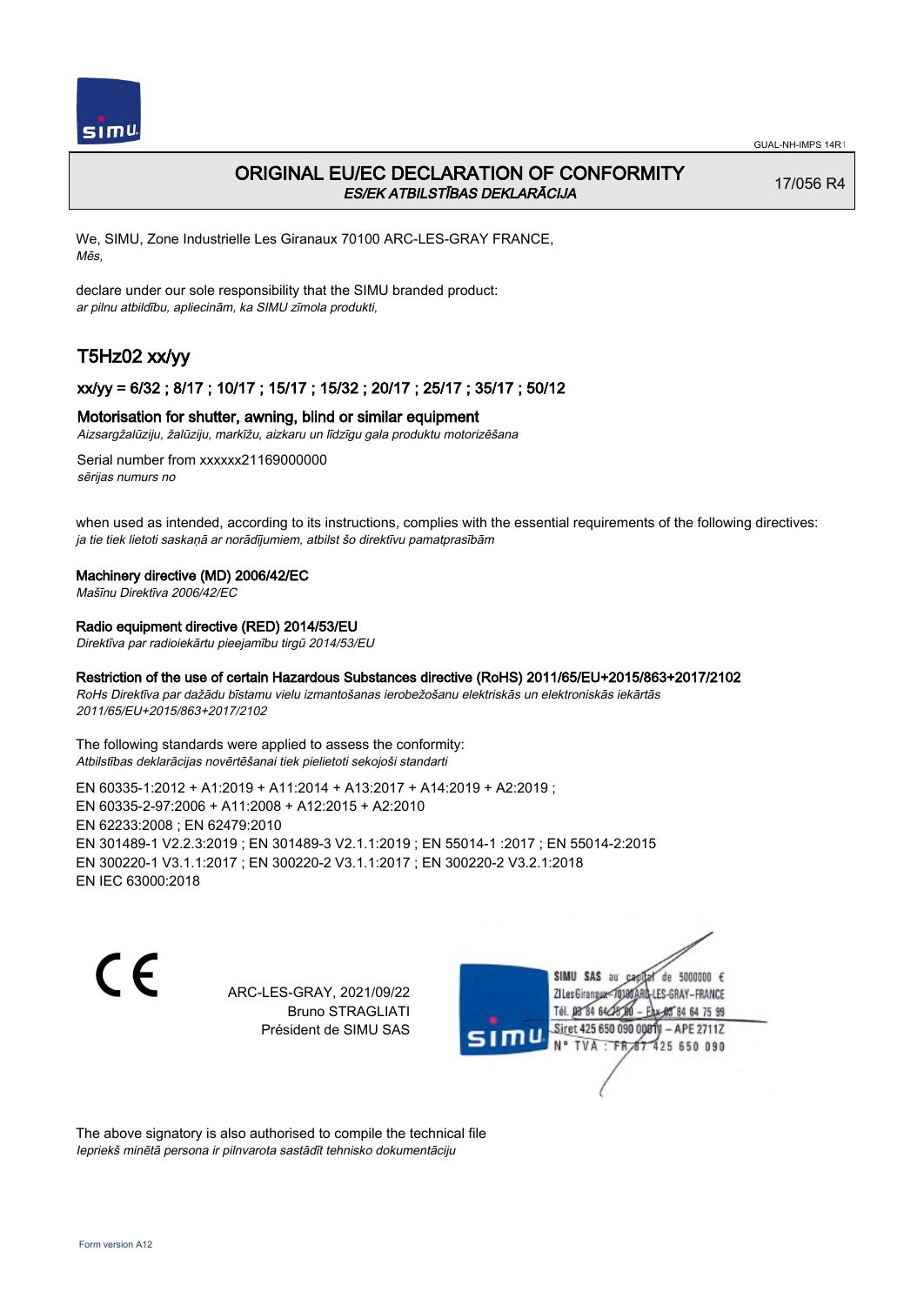

## ORIGINAL EU/EC DECLARATION OF CONFORMITY OORSPRONKELIJKE EU/EG-CONFORMITEITSVERKLARING

17/056 R4

We, SIMU, Zone Industrielle Les Giranaux 70100 ARC-LES-GRAY FRANCE, Wij,

declare under our sole responsibility that the SIMU branded product: verklaren op eigen verantwoordelijkheid dat het produkt van het SIMU

# T5Hz02 xx/yy

## xx/yy = 6/32 ; 8/17 ; 10/17 ; 15/17 ; 15/32 ; 20/17 ; 25/17 ; 35/17 ; 50/12

## Motorisation for shutter, awning, blind or similar equipment

Motorisatie voor rolluiken, zonwering, screens of gelijkaardige toepassingen

Serial number from xxxxxx21169000000 Serienummer van

when used as intended, according to its instructions, complies with the essential requirements of the following directives: wanneer gebruikt voor de juiste toepassing voldoet aan de essentiële eisen van de volgende richtlijnen

## Machinery directive (MD) 2006/42/EC

Machinerichtlijn 2006/42/EC

## Radio equipment directive (RED) 2014/53/EU

Richtlijn radioapparatuur 2014/53/EU

## Restriction of the use of certain Hazardous Substances directive (RoHS) 2011/65/EU+2015/863+2017/2102

RoHS Richtlijn 2011/65/EU+2015/863+2017/2102

The following standards were applied to assess the conformity: De volgende referentiestandaarden worden toegepast om de overeenstemming te evalueren

EN 60335‑1:2012 + A1:2019 + A11:2014 + A13:2017 + A14:2019 + A2:2019 ; EN 60335‑2‑97:2006 + A11:2008 + A12:2015 + A2:2010 EN 62233:2008 ; EN 62479:2010 EN 301489‑1 V2.2.3:2019 ; EN 301489‑3 V2.1.1:2019 ; EN 55014‑1 :2017 ; EN 55014‑2:2015 EN 300220‑1 V3.1.1:2017 ; EN 300220‑2 V3.1.1:2017 ; EN 300220‑2 V3.2.1:2018 EN IEC 63000:2018

 $\epsilon$ 

ARC-LES-GRAY, 2021/09/22 Bruno STRAGLIATI Président de SIMU SAS



The above signatory is also authorised to compile the technical file

De bovengenoemde persoon is ook bevoegd om het technisch dossier samen te stellen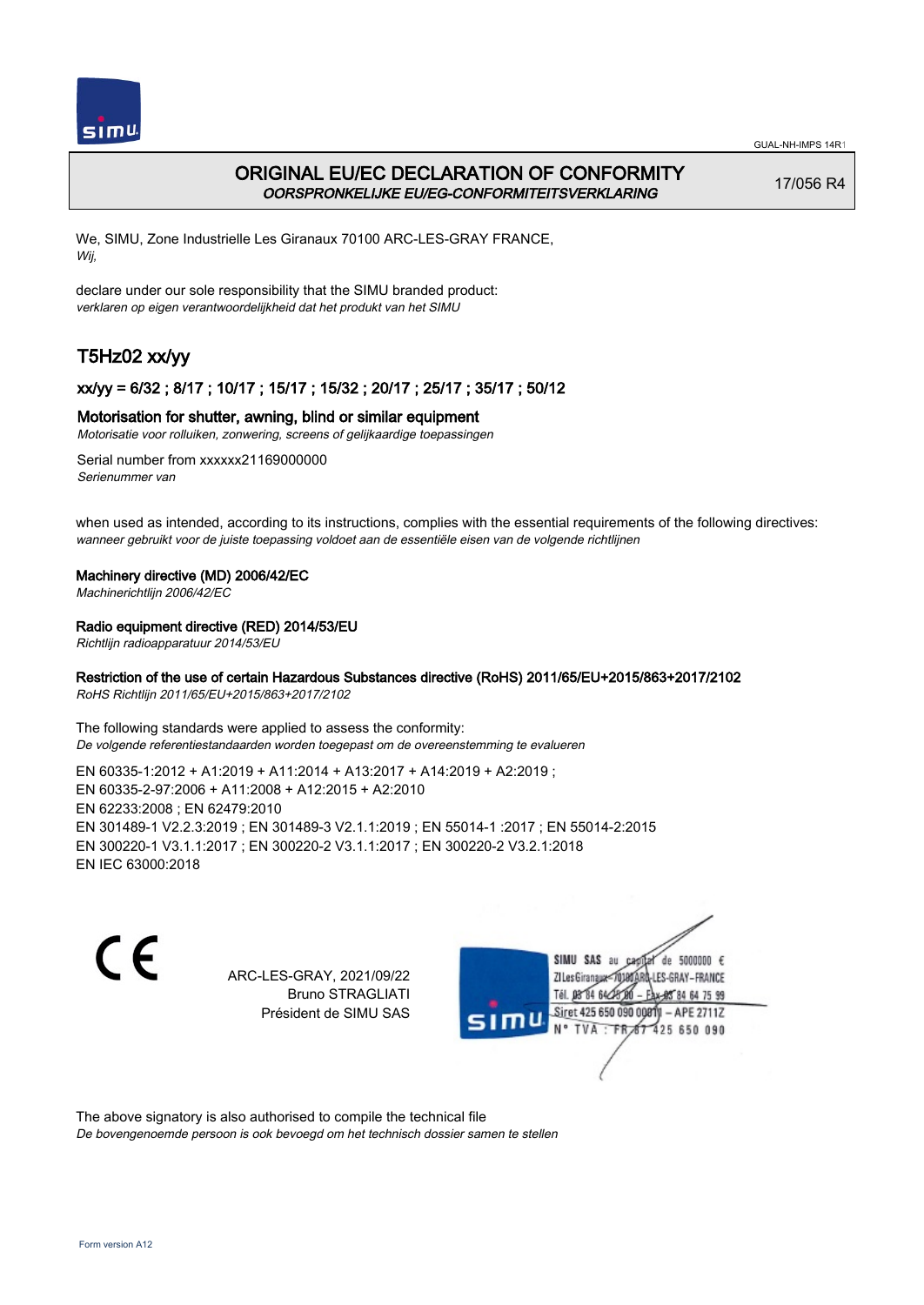

## ORIGINAL EU/EC DECLARATION OF CONFORMITY ORIGINAL EU / CE - ERKLÆRING

17/056 R4

We, SIMU, Zone Industrielle Les Giranaux 70100 ARC-LES-GRAY FRANCE, Vi,

declare under our sole responsibility that the SIMU branded product: erklærer under vårt eneansvar at SIMU merket produkt

# T5Hz02 xx/yy

## xx/yy = 6/32 ; 8/17 ; 10/17 ; 15/17 ; 15/32 ; 20/17 ; 25/17 ; 35/17 ; 50/12

### Motorisation for shutter, awning, blind or similar equipment

Motorisering for marksier, screens, persienner eller lignende utstyr

Serial number from xxxxxx21169000000 Serienummer fra

when used as intended, according to its instructions, complies with the essential requirements of the following directives: når de brukes som forutsatt, i henhold til sin instruks, i samsvar med de grunnlegende kravene i følgende direktiver

### Machinery directive (MD) 2006/42/EC

Maskindirektivet 2006/42/EC

## Radio equipment directive (RED) 2014/53/EU

Radioutstyr direktivet 2014/53/EU

## Restriction of the use of certain Hazardous Substances directive (RoHS) 2011/65/EU+2015/863+2017/2102

RoHS-direktivet 2011/65/EU+2015/863+2017/2102

The following standards were applied to assess the conformity: Følgende referansestandarder ble brukt for å vurdere samsvar

EN 60335‑1:2012 + A1:2019 + A11:2014 + A13:2017 + A14:2019 + A2:2019 ; EN 60335‑2‑97:2006 + A11:2008 + A12:2015 + A2:2010 EN 62233:2008 ; EN 62479:2010 EN 301489‑1 V2.2.3:2019 ; EN 301489‑3 V2.1.1:2019 ; EN 55014‑1 :2017 ; EN 55014‑2:2015 EN 300220‑1 V3.1.1:2017 ; EN 300220‑2 V3.1.1:2017 ; EN 300220‑2 V3.2.1:2018 EN IEC 63000:2018

 $\epsilon$ 

ARC-LES-GRAY, 2021/09/22 Bruno STRAGLIATI Président de SIMU SAS



The above signatory is also authorised to compile the technical file Ovennevnte underskrevet fullmakt til å utarbeide den tekniske dokumentasjonen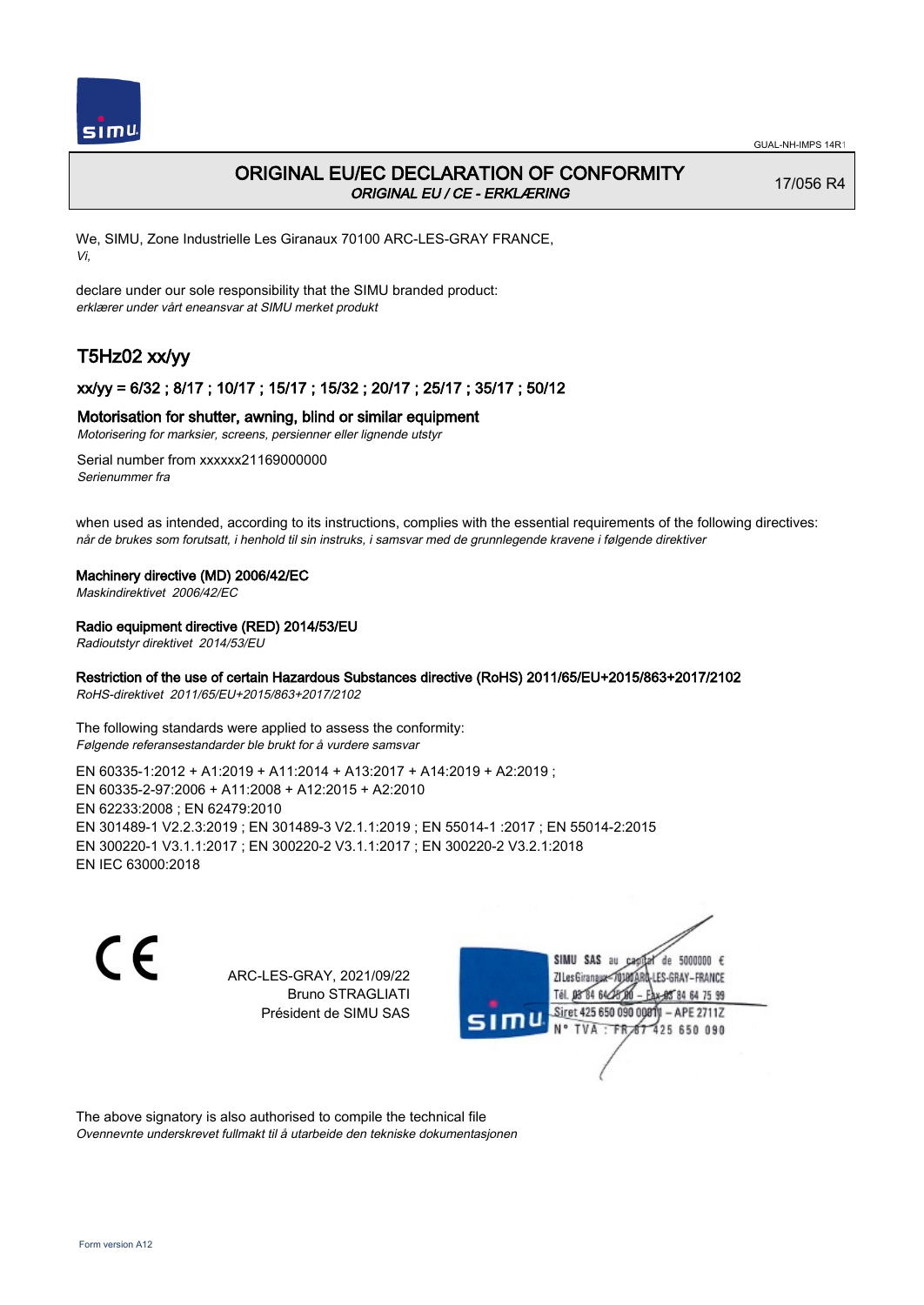

## ORIGINAL EU/EC DECLARATION OF CONFORMITY ORYGINALNA DEKLARACJA ZGODNOŚCI UE/WE

17/056 R4

We, SIMU, Zone Industrielle Les Giranaux 70100 ARC-LES-GRAY FRANCE, My,

declare under our sole responsibility that the SIMU branded product: deklarujemy z pełną odpowiedzialnością, że produkt oznaczony marką SIMU

# T5Hz02 xx/yy

## xx/yy = 6/32 ; 8/17 ; 10/17 ; 15/17 ; 15/32 ; 20/17 ; 25/17 ; 35/17 ; 50/12

## Motorisation for shutter, awning, blind or similar equipment

Wyposażenie w napęd rolety, markizy, osłony przeciwsłonecznej lub podobnego urządzenia

Serial number from xxxxxx21169000000 z numerem seryjnym od

when used as intended, according to its instructions, complies with the essential requirements of the following directives: gdy jest używany zgodnie z przeznaczeniem i instrukcjami, spełnia podstawowe wymagania następujących Dyrektyw

#### Machinery directive (MD) 2006/42/EC

Dyrektywa maszynowa 2006/42/EC

### Radio equipment directive (RED) 2014/53/EU

Dyrektywa o urządzeniach radiowych 2014/53/EU

## Restriction of the use of certain Hazardous Substances directive (RoHS) 2011/65/EU+2015/863+2017/2102

Dyrektywa RoHS 2011/65/EU+2015/863+2017/2102

The following standards were applied to assess the conformity: Do oceny zgodności zostały zastosowane następujące normy

EN 60335‑1:2012 + A1:2019 + A11:2014 + A13:2017 + A14:2019 + A2:2019 ; EN 60335‑2‑97:2006 + A11:2008 + A12:2015 + A2:2010 EN 62233:2008 ; EN 62479:2010 EN 301489‑1 V2.2.3:2019 ; EN 301489‑3 V2.1.1:2019 ; EN 55014‑1 :2017 ; EN 55014‑2:2015 EN 300220‑1 V3.1.1:2017 ; EN 300220‑2 V3.1.1:2017 ; EN 300220‑2 V3.2.1:2018 EN IEC 63000:2018

C F

ARC-LES-GRAY, 2021/09/22 Bruno STRAGLIATI Président de SIMU SAS



The above signatory is also authorised to compile the technical file

Osoba wskazana powyżej jest również upoważniony do przygotowania dokumentacji technicznej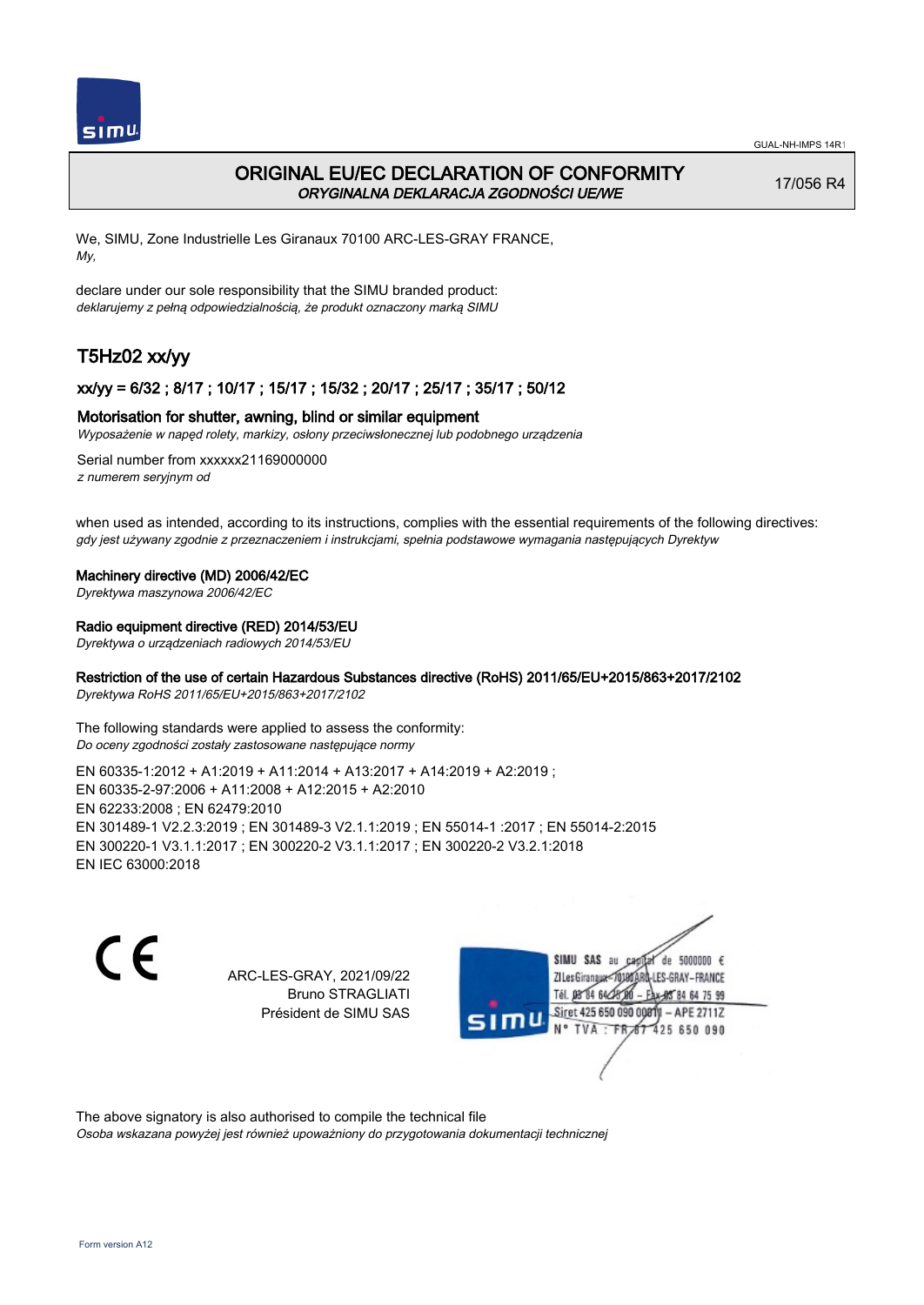

## ORIGINAL EU/EC DECLARATION OF CONFORMITY DECLARAÇÃO UE/CE DE CONFORMIDADE ORIGINAL

17/056 R4

We, SIMU, Zone Industrielle Les Giranaux 70100 ARC-LES-GRAY FRANCE, Nós,

declare under our sole responsibility that the SIMU branded product: declaramos sob nossa única responsabilidade que o dispositivo marca SIMU

# T5Hz02 xx/yy

## xx/yy = 6/32 ; 8/17 ; 10/17 ; 15/17 ; 15/32 ; 20/17 ; 25/17 ; 35/17 ; 50/12

## Motorisation for shutter, awning, blind or similar equipment

Motorização para toldo, persiana, estore, cortina ou equipamento parecido

Serial number from xxxxxx21169000000 Número de série desde

when used as intended, according to its instructions, complies with the essential requirements of the following directives: Quando utilizado de acordo com sua a aplicação, segundo as suas instruções, cumpre os requisitos essenciais das seguintes diretivas

### Machinery directive (MD) 2006/42/EC

Diretiva Máquinas 2006/42/EC

## Radio equipment directive (RED) 2014/53/EU

Diretiva equipamentos de rádio 2014/53/EU

## Restriction of the use of certain Hazardous Substances directive (RoHS) 2011/65/EU+2015/863+2017/2102

Diretiva RoHS 2011/65/EU+2015/863+2017/2102

The following standards were applied to assess the conformity: As normas de referência apresentadas em seguida foram aplicadas para avaliar a conformidade

EN 60335‑1:2012 + A1:2019 + A11:2014 + A13:2017 + A14:2019 + A2:2019 ; EN 60335‑2‑97:2006 + A11:2008 + A12:2015 + A2:2010 EN 62233:2008 ; EN 62479:2010 EN 301489‑1 V2.2.3:2019 ; EN 301489‑3 V2.1.1:2019 ; EN 55014‑1 :2017 ; EN 55014‑2:2015 EN 300220‑1 V3.1.1:2017 ; EN 300220‑2 V3.1.1:2017 ; EN 300220‑2 V3.2.1:2018 EN IEC 63000:2018

 $\epsilon$ 

ARC-LES-GRAY, 2021/09/22 Bruno STRAGLIATI Président de SIMU SAS



The above signatory is also authorised to compile the technical file

A pessoa nomeada acima também está autorizada a compilar o processo técnico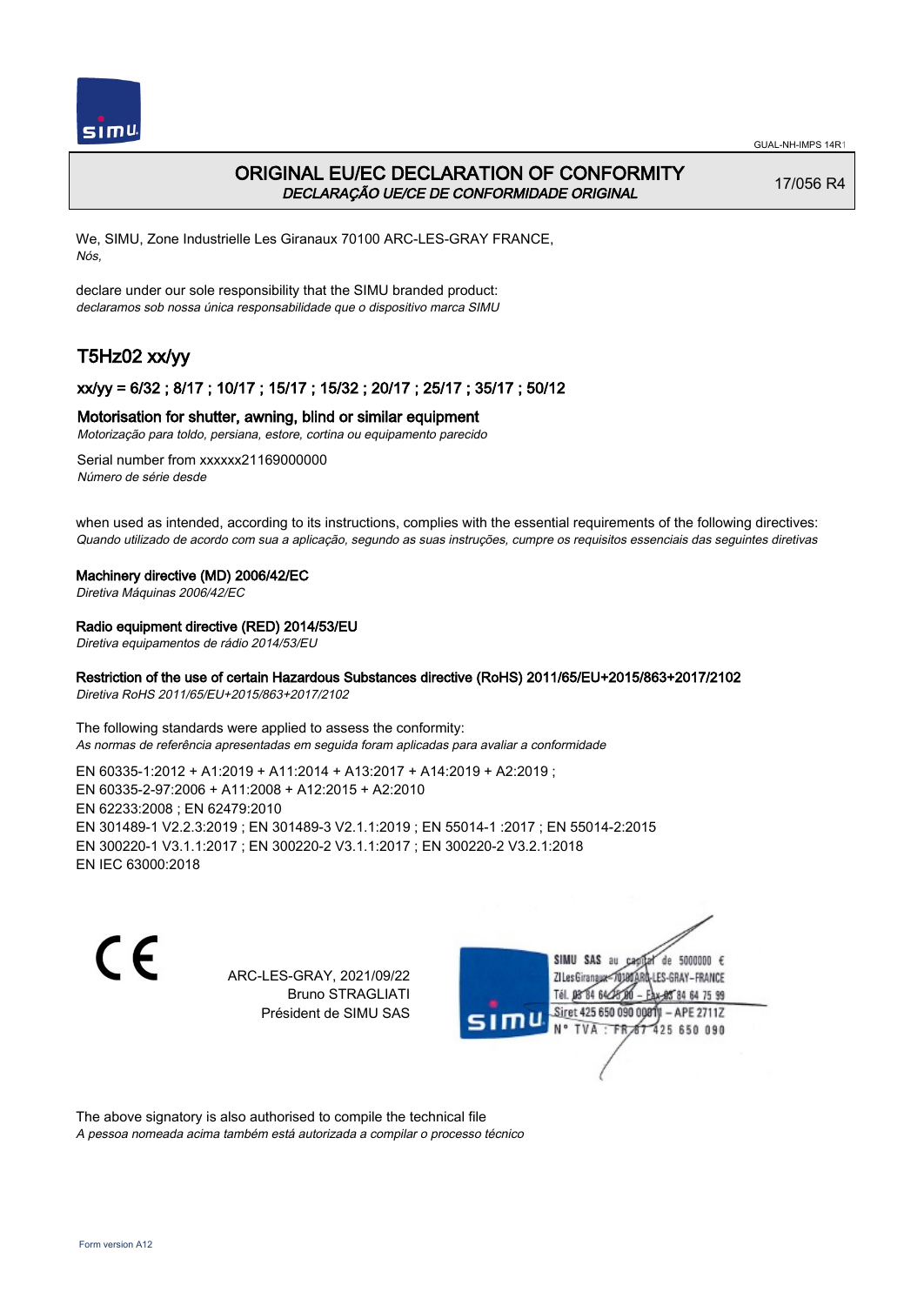

## ORIGINAL EU/EC DECLARATION OF CONFORMITY ORIGINAL EU/EC DECLARAIE DE CONFORMITATE

17/056 R4

We, SIMU, Zone Industrielle Les Giranaux 70100 ARC-LES-GRAY FRANCE, Noi,

declare under our sole responsibility that the SIMU branded product: declarăm pe propria răspundere că produsele marca SIMU

# T5Hz02 xx/yy

## xx/yy = 6/32 ; 8/17 ; 10/17 ; 15/17 ; 15/32 ; 20/17 ; 25/17 ; 35/17 ; 50/12

## Motorisation for shutter, awning, blind or similar equipment

Motorizări pentru rulou, marchiză, perdea sau echipament similar

Serial number from xxxxxx21169000000 Numărul de serie din

when used as intended, according to its instructions, complies with the essential requirements of the following directives: utilizate conform destinaiei lor, aa cum este descris în manualul de utilizare, sunt în conformitate cu cerinele eseniale ale următoarelor directive

## Machinery directive (MD) 2006/42/EC

Directiva privind echipamentele tehnice 2006/42/EC

## Radio equipment directive (RED) 2014/53/EU

Directiva privind echipamentele radio 2014/53/EU

## Restriction of the use of certain Hazardous Substances directive (RoHS) 2011/65/EU+2015/863+2017/2102

Directiva RoHS 2011/65/EU+2015/863+2017/2102

The following standards were applied to assess the conformity: Următoarele standarde de referină au fost aplicate pentru respectarea conformităii

EN 60335‑1:2012 + A1:2019 + A11:2014 + A13:2017 + A14:2019 + A2:2019 ; EN 60335‑2‑97:2006 + A11:2008 + A12:2015 + A2:2010 EN 62233:2008 ; EN 62479:2010 EN 301489‑1 V2.2.3:2019 ; EN 301489‑3 V2.1.1:2019 ; EN 55014‑1 :2017 ; EN 55014‑2:2015 EN 300220‑1 V3.1.1:2017 ; EN 300220‑2 V3.1.1:2017 ; EN 300220‑2 V3.2.1:2018 EN IEC 63000:2018

C E

ARC-LES-GRAY, 2021/09/22 Bruno STRAGLIATI Président de SIMU SAS

SIMU SAS au de 5000000  $\epsilon$ ZI Les Giranaux-70180 LES-GRAY-FRANCE Tél. 08 84 64 24 64 75 99 Siret 425 650 090 008TV - APE 2711Z 425 650 090 TVA: FR

The above signatory is also authorised to compile the technical file Semnatarul de mai sus este, de asemenea, autorizat să întocmească dosarul tehnic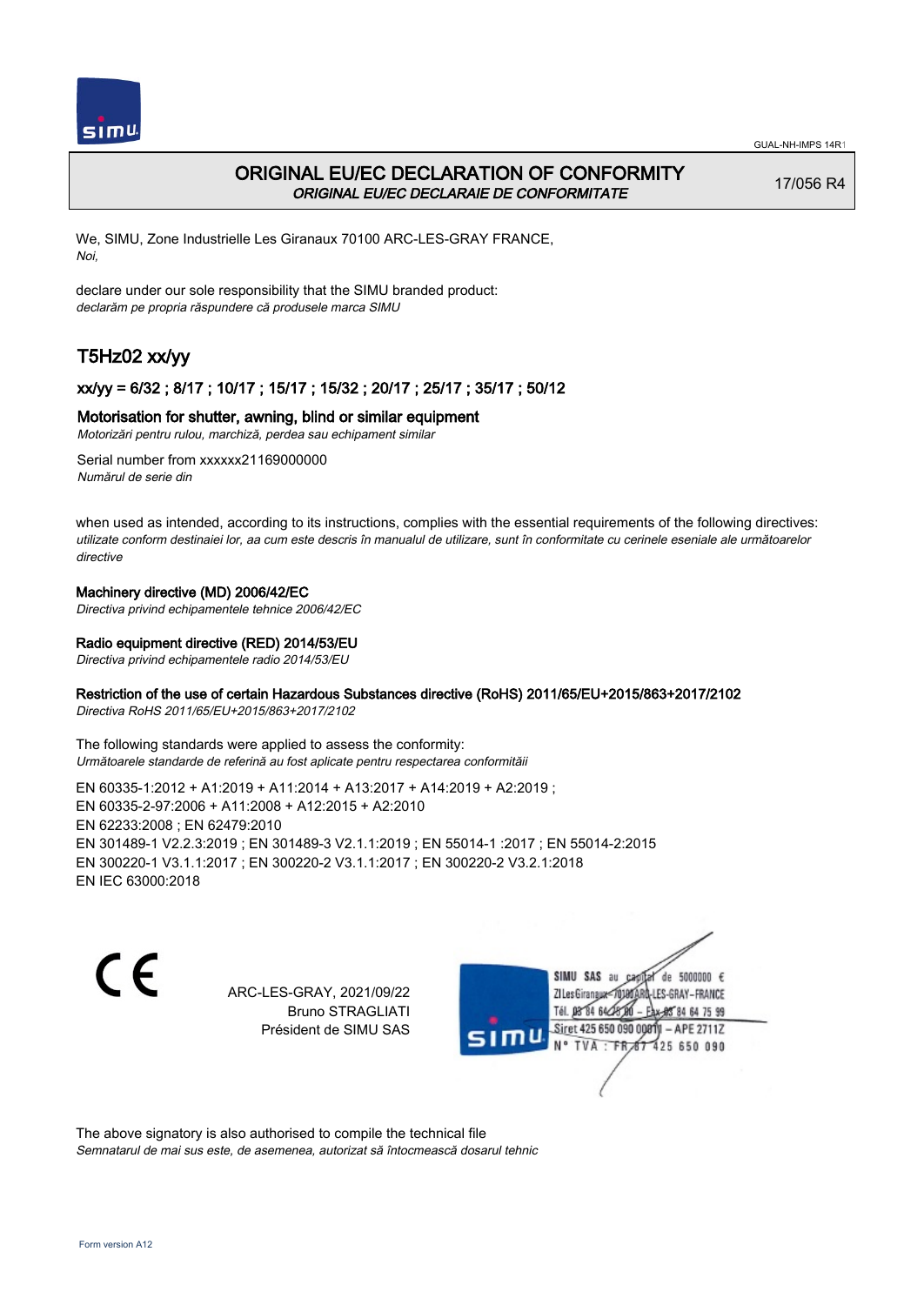

## ORIGINAL EU/EC DECLARATION OF CONFORMITY ORIGINAL EU/EG-FÖRSÄKRAN OM ÖVERENSSTÄMMELSE

17/056 R4

We, SIMU, Zone Industrielle Les Giranaux 70100 ARC-LES-GRAY FRANCE, Vi,

declare under our sole responsibility that the SIMU branded product: försäkrar på eget ansvar att produkten av varumärket SIMU

# T5Hz02 xx/yy

## xx/yy = 6/32 ; 8/17 ; 10/17 ; 15/17 ; 15/32 ; 20/17 ; 25/17 ; 35/17 ; 50/12

## Motorisation for shutter, awning, blind or similar equipment

Motorisering för jalusi, markis, rullgardin eller liknande produkter

Serial number from xxxxxx21169000000 Serienumret från

when used as intended, according to its instructions, complies with the essential requirements of the following directives: uppfyller de grundläggande kraven i följande direktiv när den används på det sätt som avses, i enlighet med bruksanvisningen

## Machinery directive (MD) 2006/42/EC

Maskindirektivet 2006/42/EC

## Radio equipment directive (RED) 2014/53/EU

Direktivet om radioutrustning 2014/53/EU

## Restriction of the use of certain Hazardous Substances directive (RoHS) 2011/65/EU+2015/863+2017/2102

RoHS-direktivet 2011/65/EU+2015/863+2017/2102

The following standards were applied to assess the conformity: Följande referensnormer har tillämpats för att göra en bedömning av överensstämmelsen

EN 60335‑1:2012 + A1:2019 + A11:2014 + A13:2017 + A14:2019 + A2:2019 ; EN 60335‑2‑97:2006 + A11:2008 + A12:2015 + A2:2010 EN 62233:2008 ; EN 62479:2010 EN 301489‑1 V2.2.3:2019 ; EN 301489‑3 V2.1.1:2019 ; EN 55014‑1 :2017 ; EN 55014‑2:2015 EN 300220‑1 V3.1.1:2017 ; EN 300220‑2 V3.1.1:2017 ; EN 300220‑2 V3.2.1:2018 EN IEC 63000:2018

 $\epsilon$ 

ARC-LES-GRAY, 2021/09/22 Bruno STRAGLIATI Président de SIMU SAS



The above signatory is also authorised to compile the technical file

Den person som anges ovan är också behörig att ställa samman den tekniska dokumentationen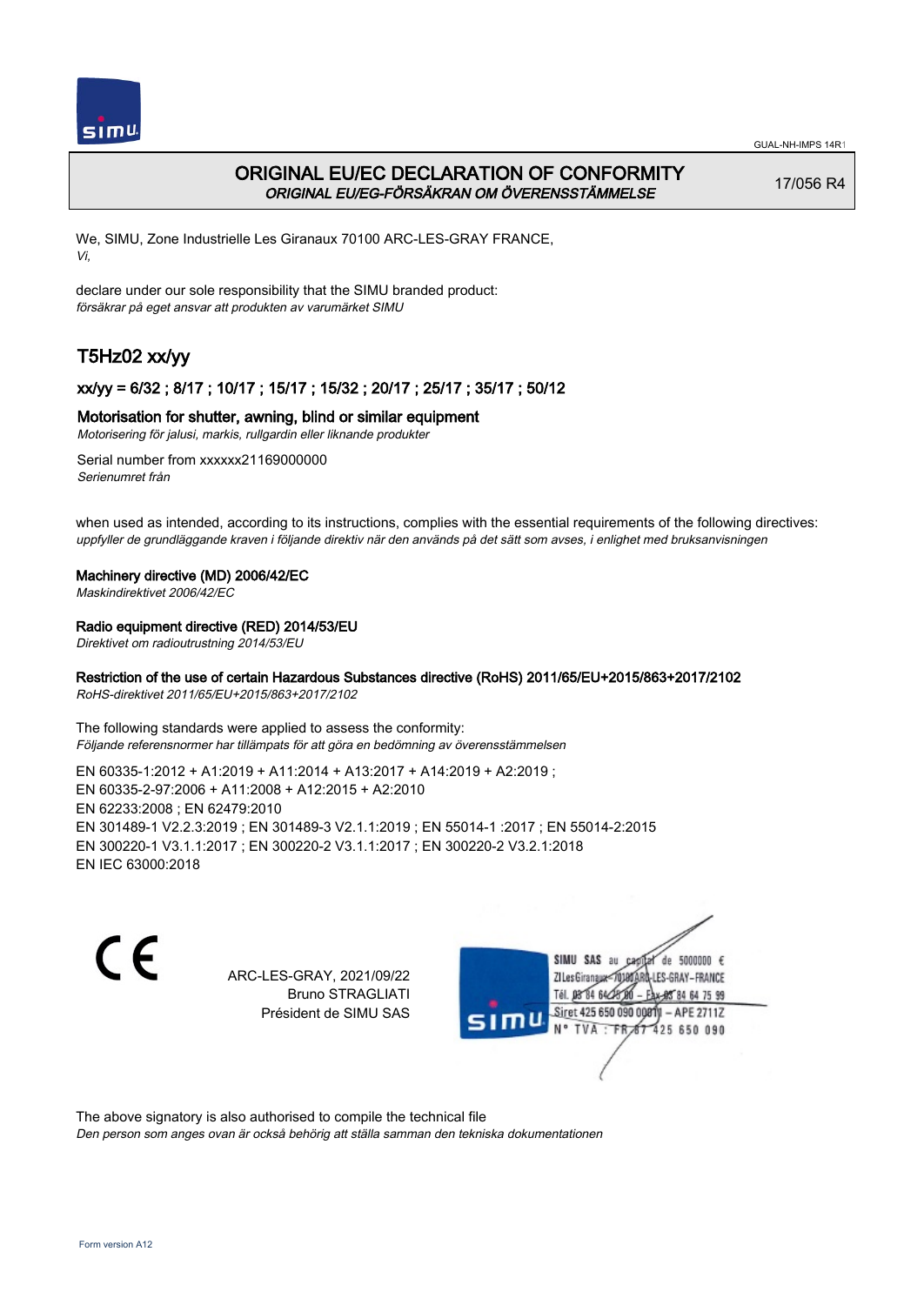

## ORIGINAL EU/EC DECLARATION OF CONFORMITY ORIGINÁLNE VYHLÁSENIE EU/ES O ZHODE

17/056 R4

We, SIMU, Zone Industrielle Les Giranaux 70100 ARC-LES-GRAY FRANCE, My,

declare under our sole responsibility that the SIMU branded product: vyhlasujeme na svoju výlučnú zodpovednosť, že výrobok značky SIMU

# T5Hz02 xx/yy

## xx/yy = 6/32 ; 8/17 ; 10/17 ; 15/17 ; 15/32 ; 20/17 ; 25/17 ; 35/17 ; 50/12

## Motorisation for shutter, awning, blind or similar equipment

Pohon pre rolety, markízy, clony alebo podobné zariadenia

Serial number from xxxxxx21169000000 Seriové číslo od

when used as intended, according to its instructions, complies with the essential requirements of the following directives: ak je používaný v súlade s účelom použitia a s návodom, spĺňa základné požiadavky týchto smerníc

### Machinery directive (MD) 2006/42/EC

Smernica o strojových zariadeniach 2006/42/EC

### Radio equipment directive (RED) 2014/53/EU

Smernica o sprístupňovaniu rádiových zariadení na trhu 2014/53/EU

### Restriction of the use of certain Hazardous Substances directive (RoHS) 2011/65/EU+2015/863+2017/2102

Smernica o obmedzení používania určitých nebezpečných látok v elektrických a elektronických zariadeniach 2011/65/EU+2015/863+2017/2102

The following standards were applied to assess the conformity: Pre posúdenie zhody boli použité následujúce normy

EN 60335‑1:2012 + A1:2019 + A11:2014 + A13:2017 + A14:2019 + A2:2019 ; EN 60335‑2‑97:2006 + A11:2008 + A12:2015 + A2:2010 EN 62233:2008 ; EN 62479:2010 EN 301489‑1 V2.2.3:2019 ; EN 301489‑3 V2.1.1:2019 ; EN 55014‑1 :2017 ; EN 55014‑2:2015 EN 300220‑1 V3.1.1:2017 ; EN 300220‑2 V3.1.1:2017 ; EN 300220‑2 V3.2.1:2018 EN IEC 63000:2018

C E

ARC-LES-GRAY, 2021/09/22 Bruno STRAGLIATI Président de SIMU SAS

SIMU SAS au de 5000000  $\epsilon$ ZI Les Giranaux</DJ80 LES-GRAY-FRANCE Tél. 08 84 64 24 64 75 99 Siret 425 650 090 008TV - APE 2711Z 425 650 090 TVA : FRAT

The above signatory is also authorised to compile the technical file uvedená osoba je tiež osoba zodpovedná za vypracovanie technickej dokumentácie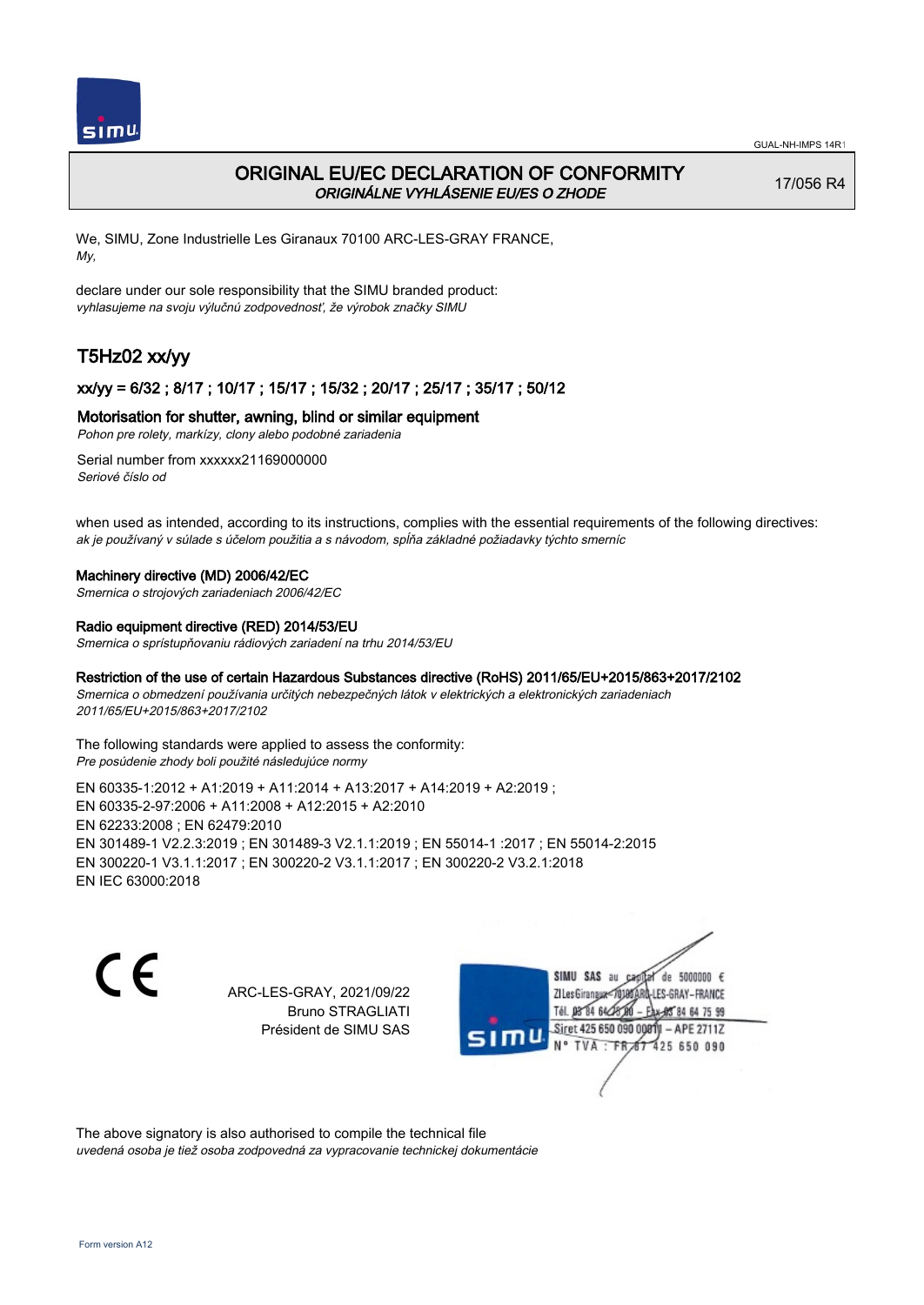

## ORIGINAL EU/EC DECLARATION OF CONFORMITY IZJAVA O SKLADNOSTI / IZJAVA O LASTNOSTIH

17/056 R4

We, SIMU, Zone Industrielle Les Giranaux 70100 ARC-LES-GRAY FRANCE, Mi,

declare under our sole responsibility that the SIMU branded product: S polno odgovornostjo izjavljamo, da izdelki blagovne znamke SIMU

# T5Hz02 xx/yy

## xx/yy = 6/32 ; 8/17 ; 10/17 ; 15/17 ; 15/32 ; 20/17 ; 25/17 ; 35/17 ; 50/12

### Motorisation for shutter, awning, blind or similar equipment

Motorizacija rolet, žaluzij, senčnikov in podobne opreme

Serial number from xxxxxx21169000000 'Serijska številka

when used as intended, according to its instructions, complies with the essential requirements of the following directives: ko se uporabljajo v skladu z namembnostjo in navodili, ustrezajo bistvenim zahtevam naslednjih direktiv

#### Machinery directive (MD) 2006/42/EC

Direktiva o strojih 2006/42/EC

### Radio equipment directive (RED) 2014/53/EU

Ditrektiva o Radijski opremi 2014/53/EU

## Restriction of the use of certain Hazardous Substances directive (RoHS) 2011/65/EU+2015/863+2017/2102

Direktiva RoHS 2011/65/EU+2015/863+2017/2102

The following standards were applied to assess the conformity: Za preverjanje skladnosti so bili uporabljeni naslednji standardi

EN 60335‑1:2012 + A1:2019 + A11:2014 + A13:2017 + A14:2019 + A2:2019 ; EN 60335‑2‑97:2006 + A11:2008 + A12:2015 + A2:2010 EN 62233:2008 ; EN 62479:2010 EN 301489‑1 V2.2.3:2019 ; EN 301489‑3 V2.1.1:2019 ; EN 55014‑1 :2017 ; EN 55014‑2:2015 EN 300220‑1 V3.1.1:2017 ; EN 300220‑2 V3.1.1:2017 ; EN 300220‑2 V3.2.1:2018 EN IEC 63000:2018

 $\epsilon$ 

ARC-LES-GRAY, 2021/09/22 Bruno STRAGLIATI Président de SIMU SAS



The above signatory is also authorised to compile the technical file Podpisnik, naveden zgoraj, je pooblaščen tudi za pripravo tehnične dokumentacije